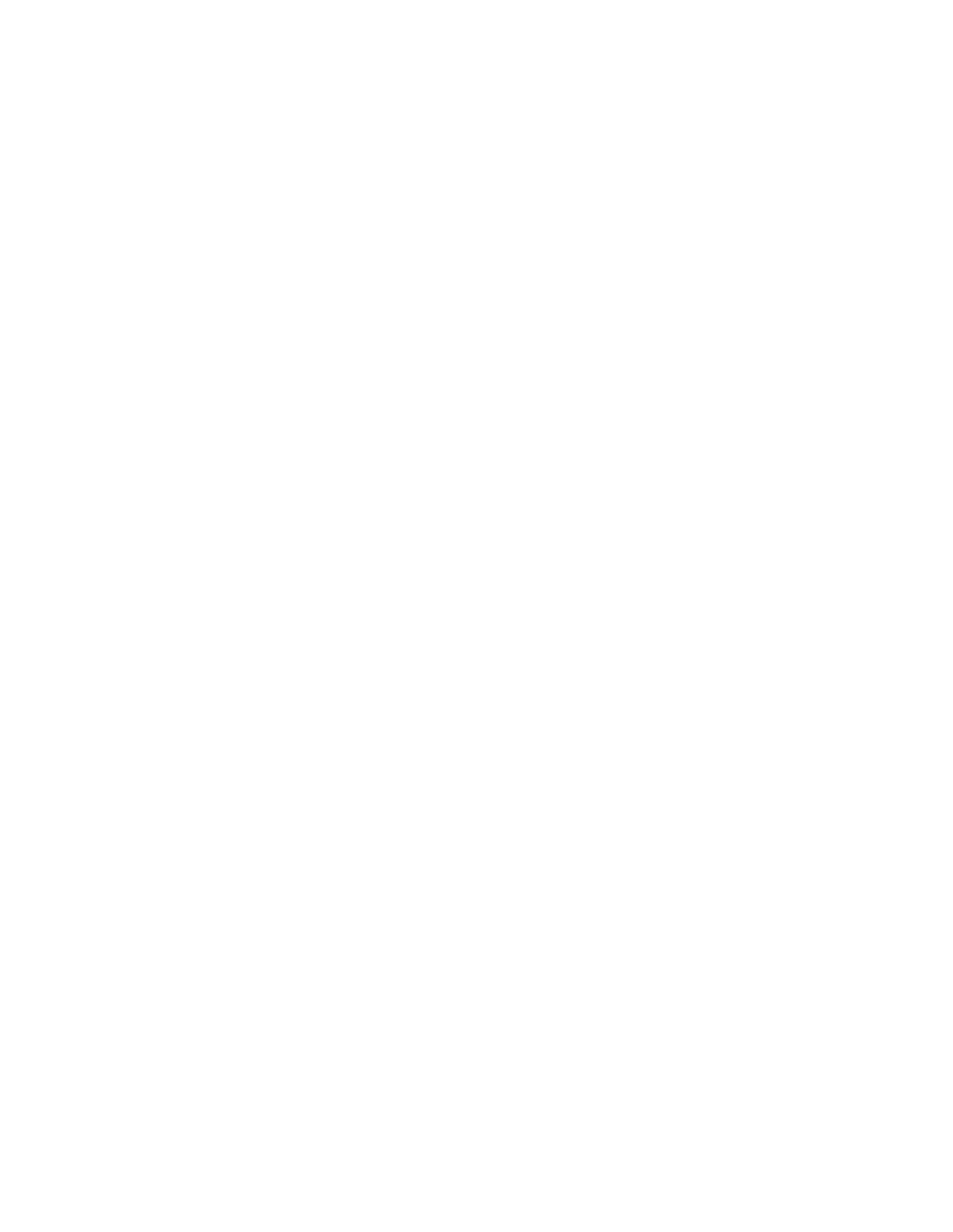### **Maryland Smart Growth Subcabinet**

### **Implementation of the Smart Growth Areas Act**

### **FY 2021**

Special Secretary of Smart Growth Wendi W. Peters (Chair) Secretary Robert S. McCord, Maryland Department of Planning (Vice Chair) Secretary Joseph Bartenfelder, Maryland Department of Agriculture Secretary David R. Brinkley, Maryland Department of Budget and Management Secretary Kelly M. Schulz, Maryland Department of Commerce Secretary Benjamin H. Grumbles, Maryland Department of the Environment Secretary Ellington E. Churchill, Jr., Maryland Department of General Services Secretary Dennis R. Schrader, Maryland Department of Health Secretary Kenneth C. Holt, Maryland Department of Housing and Community Development Assistant Secretary Carol Anne Gilbert, Maryland Department of Housing and Community Development, Office of Neighborhood Revitalization Secretary Tiffany Robinson, Maryland Department of Labor Secretary Jeannie Haddaway-Riccio, Maryland Department of Natural Resources Secretary Gregory I. Slater, Maryland Department of Transportation Secretary James D. Fielder, Jr., Ph.D., Maryland Higher Education Commission Director Mary Beth Tung, Esq., Ph.D., Maryland Energy Administration Executive Director Gerrit J. Knaap, Ph.D., National Center for Smart Growth Research and Education (ex officio)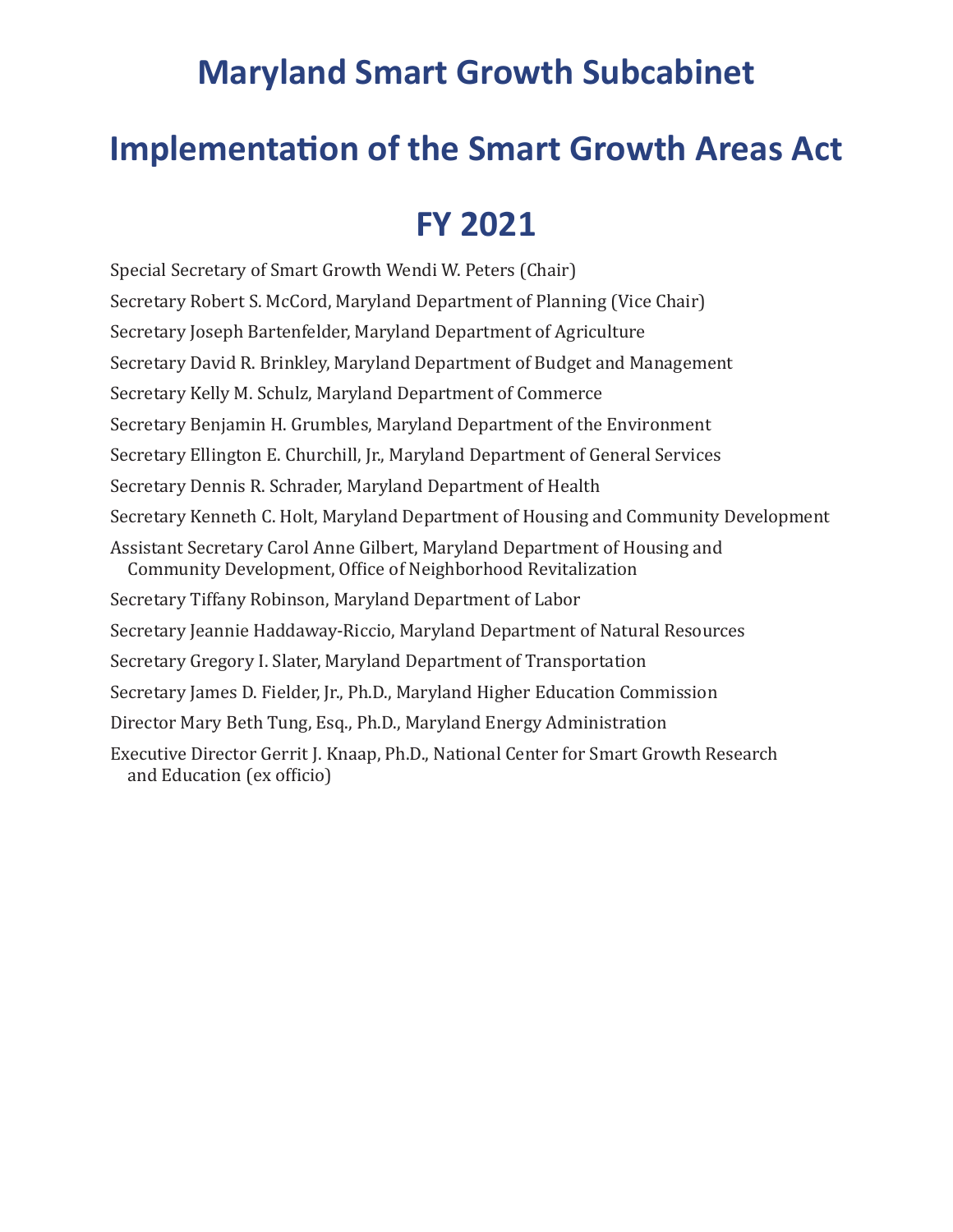The Maryland Smart Growth Subcabinet's FY21 report on the Implementation of the Smart Growth Areas Act is submitted in accordance with Annotated Code of Maryland, State Government Article § 9-1406(i). The report summarizes growth-related program commitments of the following state agencies for FY21 to fulfill the requirements of the Smart Growth Areas Act (Annotated Code of Maryland, State Government Article § 9-1406)

- Maryland Department of Commerce (Commerce)
- Maryland Department of General Services (General Services)
- Maryland Department of Housing and Community Development (Housing)
- • Maryland Department of the Environment (Environment)
- • Maryland Department of Transportation (Transportation)

The law defines certain capital projects and funding activities of these state agencies as "growth related." 1 There is no statutory requirement that funding for the Interagency Commission on School Construction (IAC), or the Maryland Historical Trust (MHT) be used within Priority Funding Areas (PFAs). The IAC follows COMAR guidelines for PFA spending.<sup>2</sup> MHT voluntarily seeks to fund projects in PFAs when possible. Expenditures are included separately for informational purposes only.

# **Introduction**

The State of Maryland, through the Governor's Smart Growth Subcabinet (Subcabinet), is committed to making more efficient and effective investments of taxpayer dollars for infrastructure while preserving the state's rural landscape. Subcabinet coordination has reduced pressures on critical farmland and natural areas, and increased the availability of funding to spend on roads, schools, and infrastructure to sustain Maryland towns, cities, and rural areas.

In FY21, the statutory framework set out by the Maryland General Assembly in the Smart Growth Areas Act was met by the Subcabinet agencies whose programs are subject to PFA restrictions. The Smart Growth Areas Act allows agencies to seek exceptions to the law for individual projects through one of two avenues - the Board of Public Works<sup>3</sup> (BPW) or the Smart Growth Coordinating  ${\tt Committee^4}$  (SGCC). The Subcabinet is required to report annually on those exemptions. $^5$ 

Five new projects were granted exceptions by the Subcabinet in FY21 in accordance with the procedures prescribed in the law (see Appendix A, page 14). There were no exceptions sought by agencies from the BPW (see Appendix B, page 17). Appendix C (Page 18) notes that no programs and policies were reviewed or revised to ensure compliance with the state's policy. Projects funded under Chapter 759, § 2 of the Acts of 1997 can be found in Appendix D (page 19).

<sup>1</sup> Maryland Annotated Code, State Finance and Procurement Article, § 5-7B-01.

<sup>2</sup> Code of Maryland Regulations, 23.03.02.03(c).

<sup>3</sup> Maryland Annotated Code, State Finance and Procurement Article, § 5-7B-05.

Maryland Annotated Code, State Finance and Procurement Article, § 5-7B-06. The law calls for a process to be "established jointly by the applicable state agency and the Department of Planning." Id. (See also Planning Publication No. 2010-009, "Priority Funding Area Exception and Extraordinary Circumstances Process" for more information).

<sup>5</sup> Maryland Annotated Code, State Government Article, § 9-1406(h)(1).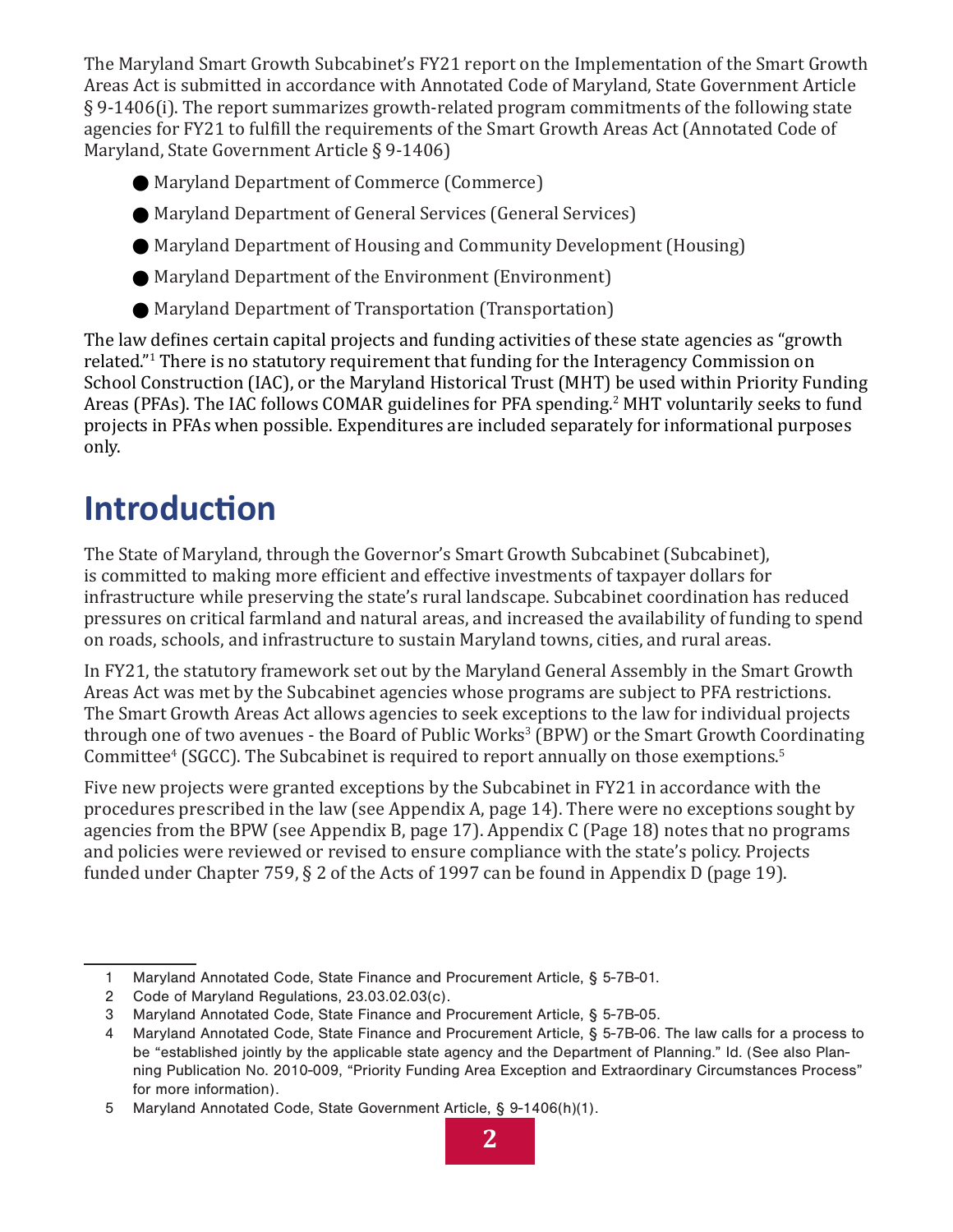# **Priority Funding Areas**

The 1997 Priority Funding Areas Act established PFAs to provide geographic focus for state investment in growth and to strategically direct the use of limited state funding for roads, water and sewer plants, economic development, and other growth-related needs. PFAs are existing communities and places where local governments want state funding for future growth. The criteria for PFAs are defined in the Annotated Code of Maryland, State Finance and Procurement Article (SF&P), §5-7B-02 and §5-7B-03. PFAs were established to meet three goals:

- 1. To preserve existing communities;
- 2. To make the most efficient and effective use of taxpayer dollars for infrastructure by targeting state resources to build on past investments; and
- 3. To reduce development pressure on critical farmland and natural resource areas by encouraging projects in already developed areas.

The PFA review requirement was approved in 2011 and is now part of COMAR

(Sec. 14.39.02.03.) Capital Improvement Program regulations for the administration of the Public School Construction Program. Local Educational Agencies (LEAs) seeking state funding to construct new schools, and replacement schools that increase capacity outside of a PFA must undergo review. A waiver option is available to LEAs as part of this review process. The 2011 regulations are restricted to school construction projects seeking school site, planning, and funding approvals in the Capital Improvement Program (CIP).

# **FY21 Expenditures**

FY21 growth-related spending on PFA-restricted projects and programs totaled \$2,410,387,673, as reported to the Maryland Department of Planning (Planning) by Housing, General Services, Commerce, Environment, and Transportation..

Of that amount, \$1,655,435,186, or 69%, of growth-related spending was devoted to projects and programs within PFAs; \$24,682,577, or 1%, was devoted to projects outside PFAs; and \$730,269,910, or 30%, was devoted to Transportation and Environment projects that were not place-specific.

It should be noted that \$19.5 million (78.9%) of the \$24.68 million spent outside PFAs was associated with Transportation projects that were exempt, or grandfathered, from the PFA requirements or met the criteria for granting exceptions to the law, as reported by Transportation. The remaining \$5.2 million (21.1%) spent outside PFAs were devoted to four Environment projects and two Housing projects, which are detailed in their respective sections.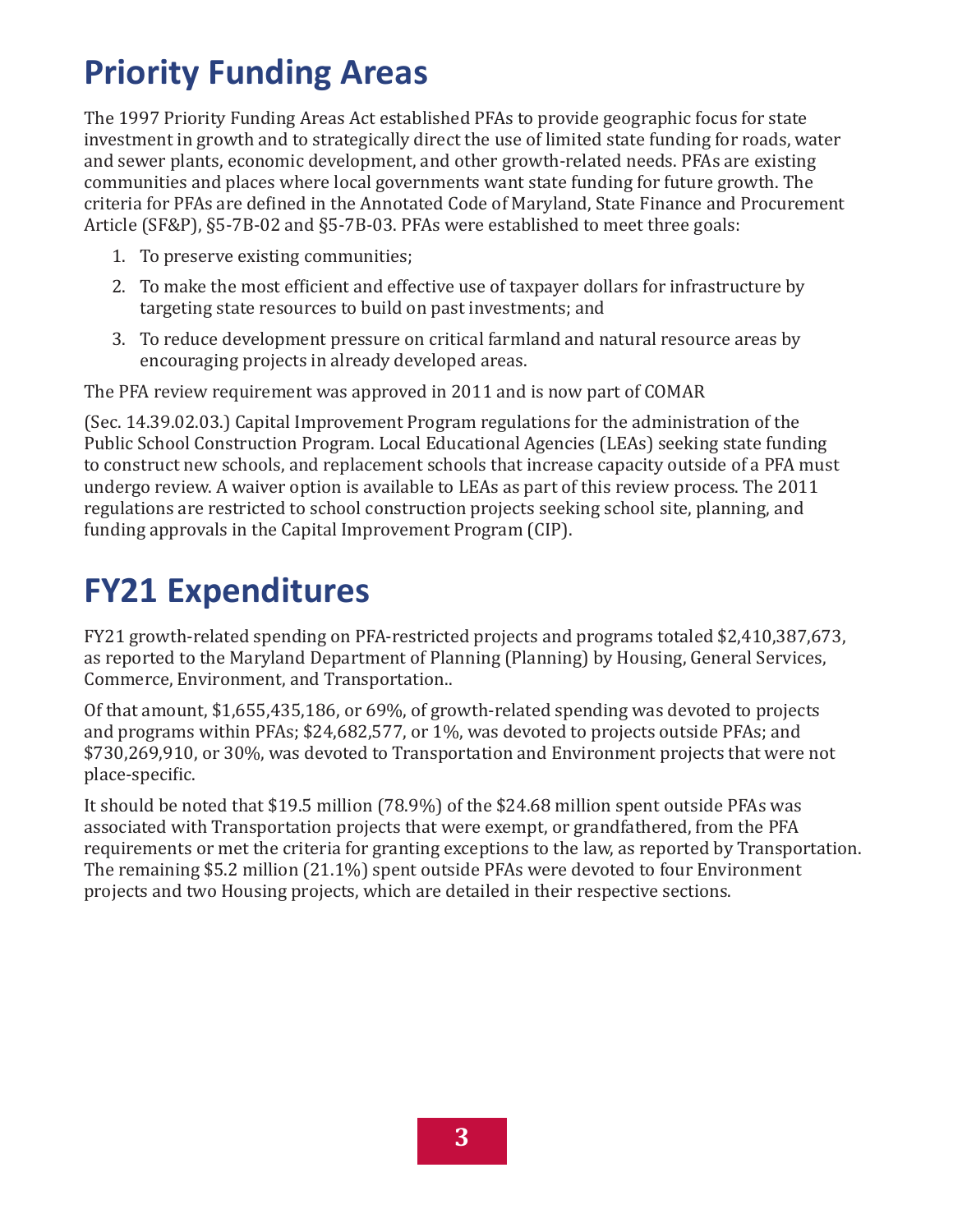#### **FY20 Expenditures by Agency for Growth-Related Programs**

| <b>Program</b>          | Total<br><b>Funding</b> | <b>PFA</b><br><b>Funding</b> | <b>Funding</b><br><b>Outside PFA</b> | <b>Not Place Specific</b><br><b>Funding</b> |
|-------------------------|-------------------------|------------------------------|--------------------------------------|---------------------------------------------|
| <b>Housing</b>          | \$824,663,568           | \$824,210,365                | \$453,203                            | \$0                                         |
| <b>General Services</b> | \$19,043,703            | \$19,043,703                 | \$0                                  | \$0                                         |
| Commerce                | \$15,343,526            | \$15,353,526                 | \$0                                  | \$0                                         |
| Environment             | \$545,026,696           | \$385,837,862                | \$4,746,830                          | \$154,442,004                               |
| <b>Transportation</b>   | \$1,006,310,180         | \$410,999,730                | \$19,482,544                         | \$575,827,906                               |
| <b>Total</b>            | \$2,410,387,673         | \$1,655,435,186              | \$24,682,577                         | \$730,269,910                               |
|                         |                         | 69%                          | 1%                                   | 30%                                         |

#### **Agency Percentage of Total Funding**

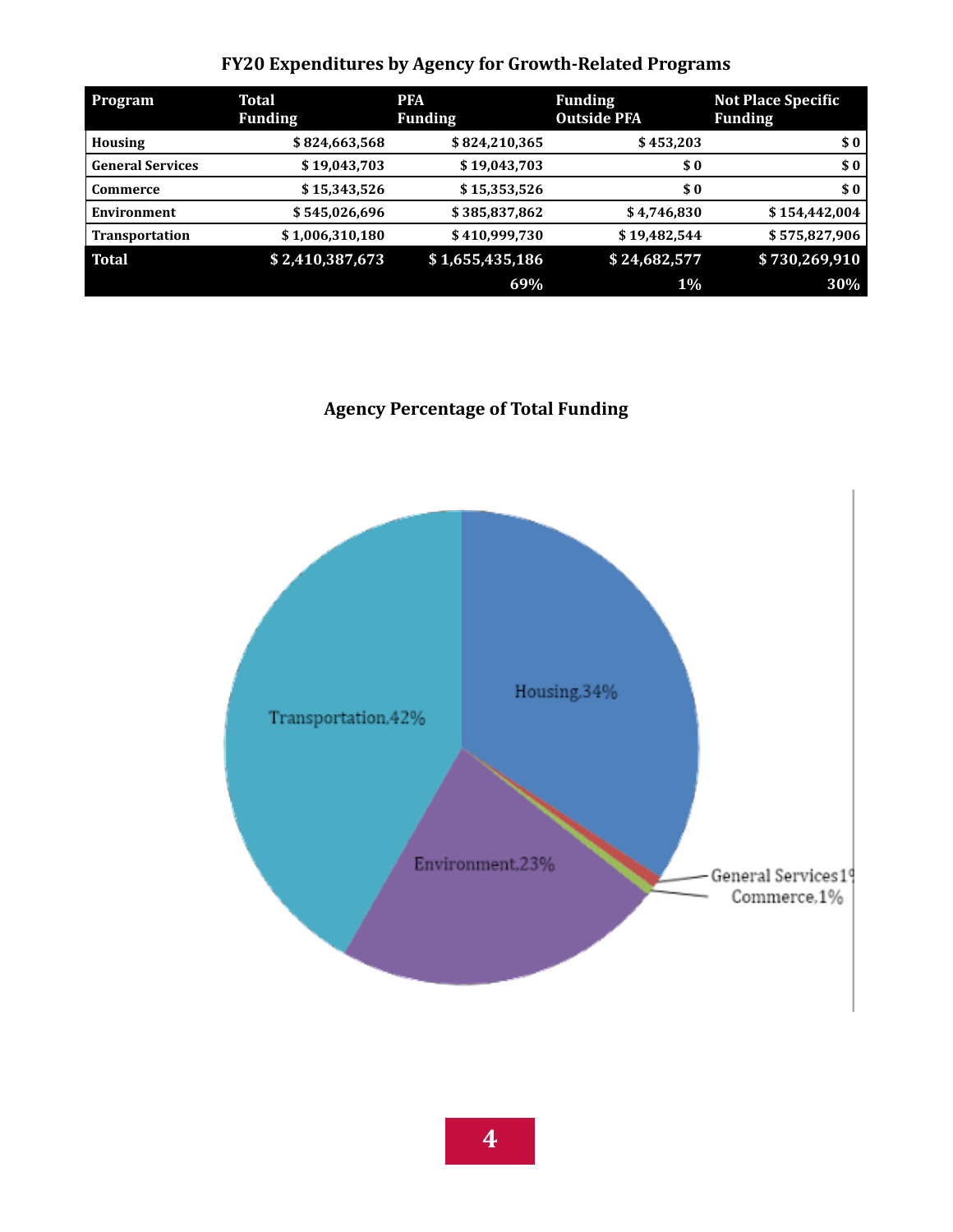### **The Department of Housing and Community Development**

Housing programs defined as growth-related and thus limited to PFAs are:

- $\bullet$  The construction or purchase of newly constructed single-family homes by the Community Development Administration's (CDA) Maryland Mortgage Program (MMP), which provides low interest mortgages to qualified first-time homebuyers;
- The acquisition or construction of newly constructed multifamily rental housing by CDA; and
- $\bullet$  State funded neighborhood revitalization projects, which include funding from Community Legacy (CL), Community Investment Tax Credit (CITC), Neighborhood Business Works (NBW), and Strategic Demolition and Smart Growth Impact Fund (SGIF).

Housing spending outside the PFA in FY21 of \$453,203 represents two projects financed under MMP. These loans were not reserved correctly by participating lenders. Program staff have advised the lenders of the error and are working closely with lender partners to assure future compliance. In addition, the program will be running timely reports before loans move through the pipeline to catch and correct errors prior to disbursement of funds.

It should also be noted that, although it is not required by the Smart Growth Areas Act, Housing also requires Community Development Block Grants be limited to PFAs. The program is not covered by this act because it consists solely of federal funds and the law covers only state-funded projects.

| <b>Program</b> | <b>Total</b><br><b>Projects</b> | <b>Total</b><br><b>Funding</b> | <b>PFA</b><br><b>Projects</b> | <b>PFA</b><br><b>Funding</b> | <b>Outside</b><br><b>PFA</b><br><b>Projects</b> | <b>Outside</b><br><b>PFA</b><br><b>Funding</b> | <b>Not Place</b><br><b>Specific</b><br><b>Projects</b> | <b>Not Place</b><br><b>Specific</b><br><b>Funding</b> |
|----------------|---------------------------------|--------------------------------|-------------------------------|------------------------------|-------------------------------------------------|------------------------------------------------|--------------------------------------------------------|-------------------------------------------------------|
| MMP            | 223                             | \$79,377,468                   | 221                           | \$78,924,265                 | 2                                               | \$453,203                                      | 0                                                      | \$0                                                   |
| <b>NMRH</b>    | 25                              | \$718,810,500                  | 25                            | \$718,810,500                | $\theta$                                        | \$0                                            | $\mathbf{0}$                                           | \$0                                                   |
| CL             | 68                              | \$6,465,000                    | 68                            | \$6,465,000                  | $\theta$                                        | \$0                                            | $\mathbf{0}$                                           | \$0                                                   |
| <b>CITC</b>    | 57                              | \$1,750,000                    | 57                            | \$1,750,000                  | $\theta$                                        | \$0                                            | $\mathbf{0}$                                           | \$0                                                   |
| <b>NBW</b>     | 26                              | \$12,710,600                   | 26                            | \$12,710,600                 | $\theta$                                        | \$0                                            | $\mathbf{0}$                                           | \$0                                                   |
| SGIF           | 9                               | \$5,550,000                    | 9                             | \$5,550,000                  | $\theta$                                        | \$0                                            | $\mathbf{0}$                                           | \$0                                                   |
| <b>TOTALS</b>  | 408                             | \$824,663,568                  | 406                           | \$824,210,365                | 2                                               | \$453,203                                      | $\bf{0}$                                               | \$0                                                   |

#### **Maryland Department Housing and Community Development FY21 Expenditures by Growth-Related Program**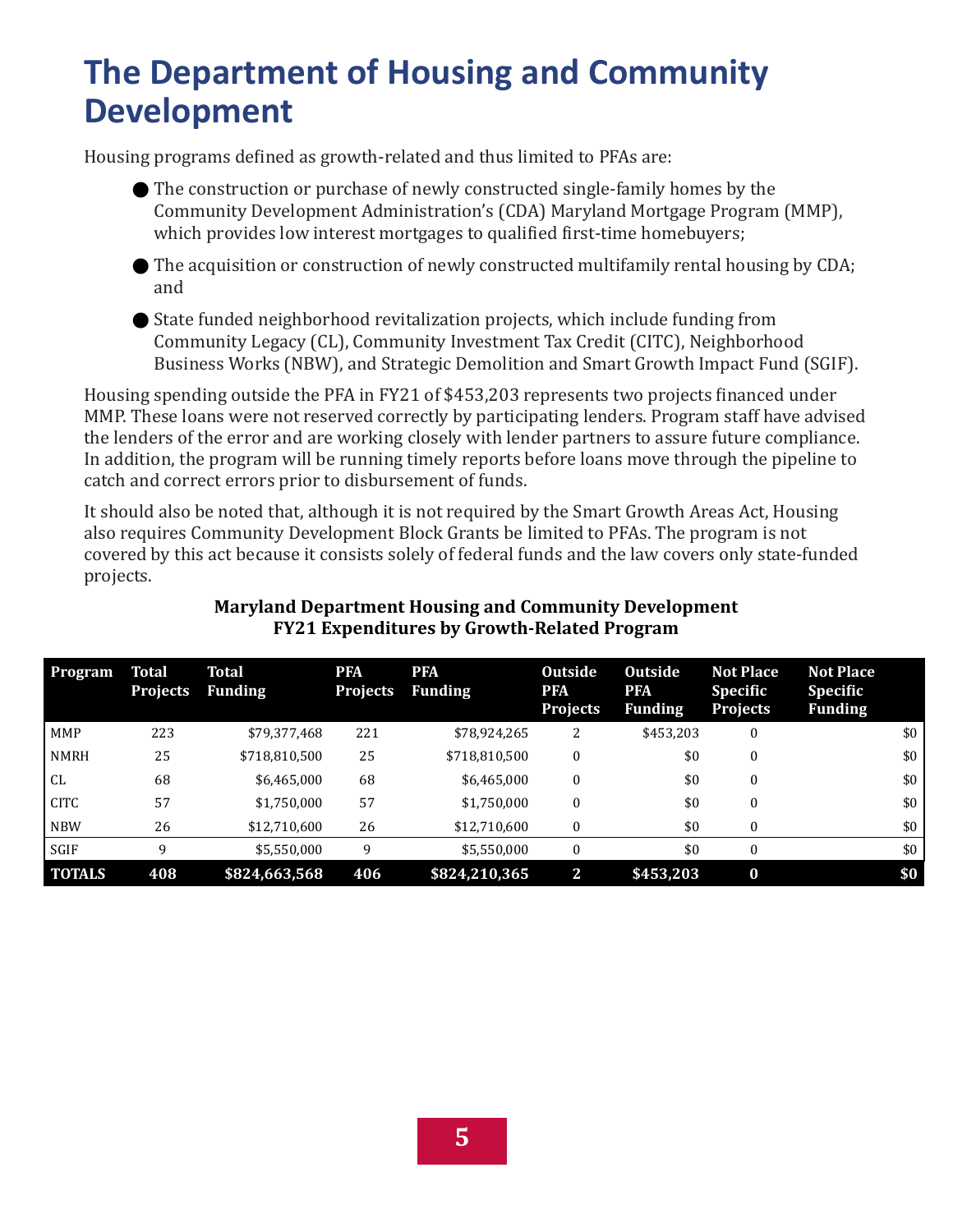# **The Department of General Services**

While it has no capital budget, General Services is responsible for acquiring, leasing, and maintaining most of the state's facilities. Thus, it is responsible for ensuring that the state's growth-related funding is limited to PFAs for state leases of property and land acquisition. However, the law explicitly exempts projects for "maintenance, repair, additions or renovations to existing facilities, acquisition of land for telecommunications towers, parks, conservation and open space, and acquisition of agricultural, conservation, and historic easements."<sup>6</sup>

General Services sends every lease and project to Planning's State Clearinghouse for Intergovernmental Assistance to ensure compliance with the Smart Growth Areas Act.

| Program            | Total<br><b>Projects</b> | Total<br><b>Funding</b> | <b>Projects</b><br><b>Inside PFA</b> | <b>Funding</b><br><b>Inside PFA</b> | <b>Projects</b><br><b>Outside PFA</b> | <b>Funding</b><br><b>Outside</b><br><b>PFA</b> |
|--------------------|--------------------------|-------------------------|--------------------------------------|-------------------------------------|---------------------------------------|------------------------------------------------|
| Leases of Property | 64                       | \$19,043,703            | 64                                   | \$19,043,703                        |                                       | \$0 <sub>1</sub>                               |
| Land Acquisition   |                          | \$0                     |                                      | \$0                                 |                                       | \$0                                            |
| <b>Total</b>       | 64                       | \$19,043,703            | 64                                   | \$19,043,703                        |                                       | \$0\$                                          |

#### **Maryland Department of General Services FY21 Expenditures by Growth-Related Program**

<sup>6</sup> Maryland Annotated Code, State Finance and Procurement, § 5-7B-01(c)(2)(i).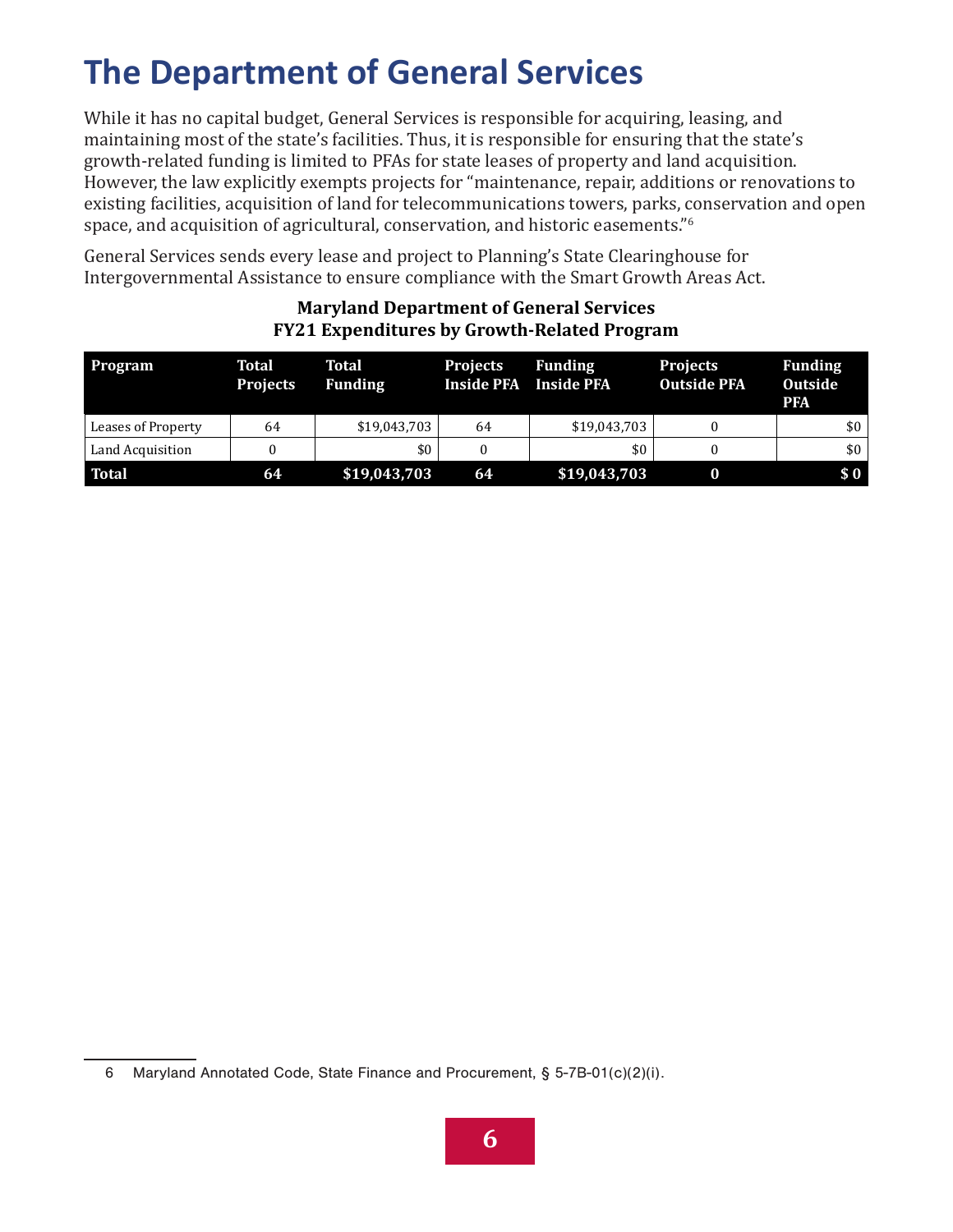# **The Department of Commerce**

Commerce programs – defined by the Smart Growth Areas Act as growth-related – have been renamed and/or consolidated. Programs subject to the law's restrictions include:

- **The Maryland Small Business Development Financing Authority (MSBDFA), which** provides financing for small businesses that do not qualify for financing from private lending institutions or owned by socially and economically disadvantaged persons;
- **The Maryland Economic Development Assistance Authority and Fund (MEDAAF), which** provides loans and grants to businesses and local jurisdictions;
- **•** The Economic Development Opportunities Fund (Sunny Day Fund or SDF), which promotes Maryland's participation in extraordinary economic development opportunities that provide significant returns to the state through creating and retaining employment as well as the creation of significant capital investments in PFAs; and
- **•** The Maryland Economic Adjustment Fund (MEAF), which assists businesses with modernization of manufacturing operations, the development of commercial applications for technology and exploring and entering new markets.

| <b>Program</b> | Total<br><b>Projects</b> | <b>Total Funding</b> | <b>Projects Inside</b><br><b>PFA</b> | <b>Funding Inside</b><br><b>PFA</b> | <b>Projects Outside</b><br><b>PFA</b> | <b>Funding</b><br><b>Outside PFA</b> |
|----------------|--------------------------|----------------------|--------------------------------------|-------------------------------------|---------------------------------------|--------------------------------------|
| MSBDFA         | 15                       | \$5,678,686          | 15                                   | \$5,678,686                         |                                       | \$0                                  |
| MEDAAF         | 17                       | \$4,664,840          | 17                                   | \$4,664,840                         |                                       | \$0                                  |
| <b>SDF</b>     |                          | \$5,000,000          |                                      | \$5,000,000                         |                                       | \$0                                  |
| MEAF           |                          | \$0                  |                                      | \$0                                 |                                       | \$0                                  |
| <b>Total</b>   | 33                       | \$15,343,526         | 33                                   | \$15,343,526                        |                                       |                                      |

#### **Maryland Department of Commerce FY21 Expenditures by Growth Related Program**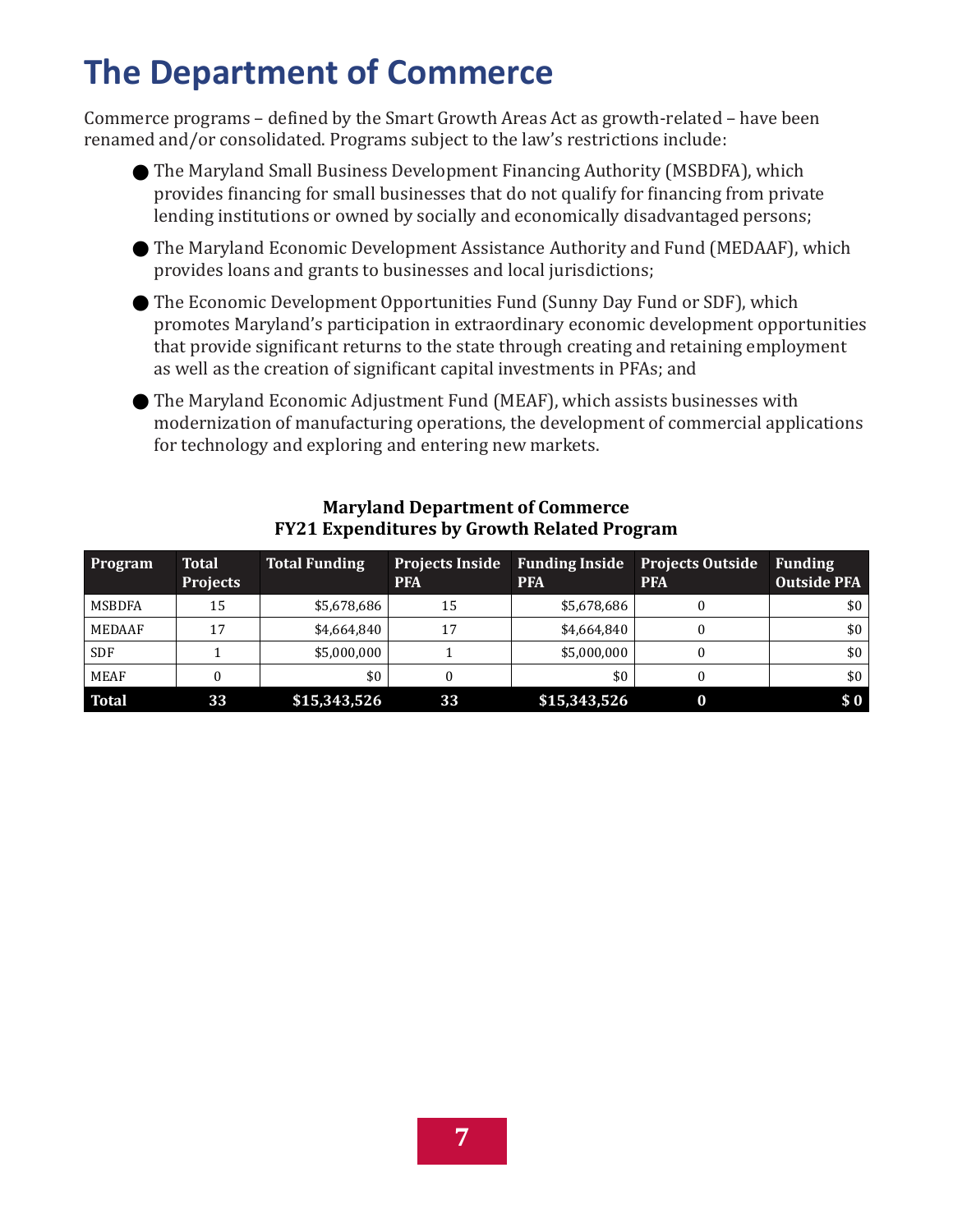# **The Maryland Department of the Environment**

The following Environment programs are subject to PFA restrictions:

- **•** The Maryland Water Quality Revolving Loan Fund (MWQRLF), which provides financial assistance to public entities and local governments for wastewater treatment plant upgrades, and other water quality and public health improvement projects, and to public or private entities for nonpoint source pollution prevention projects;
- **•** The Water Supply Financial Assistance Program (WSFAP), which provides financial assistance to local government entities for the acquisition, construction, rehabilitation, and improvement of publicly-owned water supply facilities;
- The Supplemental Assistance Program (SAP), which provides grants to local governments for planning, design, and construction of needed wastewater facilities; and
- **•** The Maryland Drinking Water Revolving Loan Fund (MDWRLF), which provides financial assistance to publicly and privately-owned community water systems and nonprofit, non-community water systems for projects that address public health, public safety, environmental, or regulatory issues.

A PFA exception is required if any part of the project or area served by the project is outside the PFA. Four projects were funded outside of the PFA in FY21, three of the projects received exceptions based on the public health and safety criteria of the law for drinking water system and wastewater treatment improvements located outside of the PFA, and one received a categorical exclusion due to it being a replacement water project that does increase capacity to serve non-PFAs. The \$4.75 million in expenditures outside of the PFA accounted for 1% of total funding. The two projects that are not place specific; the MWQRLF project for \$154 million is replacement/ rehabilitation of existing sewers in the Washington Suburban Sanitary Commission (WSSC) Sewer Basin that serves both Montgomery and Prince George's counties, and the DWSFAP project for \$553 thousand is for Denton Water Main Replacements. Denton, the county seat of Caroline County, reported on Feb. 23, 2021 that it had issued all of its 20 residential building permits in 2020 within the PFA.

| <b>Program</b> | Total<br><b>Projects</b> | Total<br><b>Funding</b> | <b>PFA</b><br><b>Projects</b> | <b>PFA</b><br><b>Funding</b> | <b>Outside</b><br><b>PFA</b><br><b>Projects</b> | <b>Outside PFA</b><br><b>Funding</b> | <b>Not Place</b><br><b>Specific</b><br><b>Projects</b> | <b>Not Place</b><br>Specific<br><b>Funding</b> |
|----------------|--------------------------|-------------------------|-------------------------------|------------------------------|-------------------------------------------------|--------------------------------------|--------------------------------------------------------|------------------------------------------------|
| MWORLF         | 10                       | \$426,050,697           | 8                             | \$270,068,465                |                                                 | \$2,093,542                          |                                                        | \$153,888,690                                  |
| <b>DWSFAP</b>  |                          | \$2,132,647             | 2                             | \$627.043                    |                                                 | \$952.290                            |                                                        | \$553,314                                      |
| <b>SAP</b>     |                          | \$0                     | 0                             | \$0                          |                                                 | \$0                                  | $\Omega$                                               | \$0                                            |
| MDWRLF         | 8                        | \$2,428,436             |                               | \$115,152,354                |                                                 | \$1,700,998                          |                                                        | \$0                                            |
| <b>TOTALS</b>  | 23                       | \$545,026,696           | 17                            | \$385,837,862                | 4                                               | \$4,746,830                          |                                                        | \$154,442,004                                  |

#### **Maryland Department of the Environment FY21 Expenditures by Growth Related Program**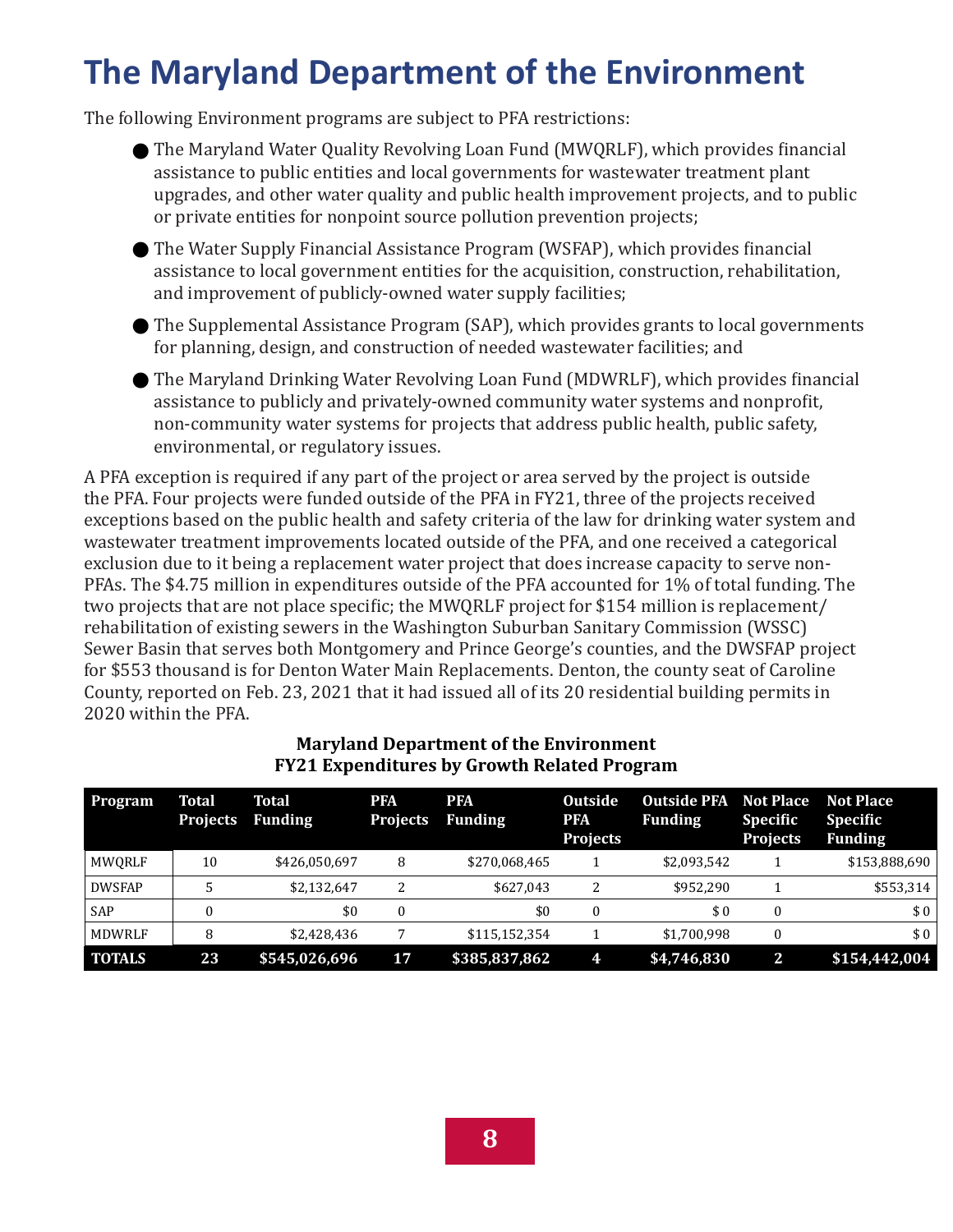# **The Maryland Department of Transportation**

For Transportation, growth-related projects include all major capital projects defined as "any new, expanded, or significantly improved facility or service that involves planning, environmental studies, design, right-of-way, construction, or purchase of essential equipment related to the facility or service."<sup>7</sup> Transportation lists such projects in its Consolidated Transportation Program (CTP) as major projects and details the PFA status of each project as part of the annual report. The modal administrations of Transportation for which major capital projects are subject to PFA restrictions include:

- **The State Highway Administration (Highways)**
- **The Maryland Transit Administration (Transit)**
- **The Maryland Aviation Administration (Aviation)**
- The Maryland Port Administration (Port Administration)
- **The Motor Vehicle Administration (Motor Vehicles)**
- **•** The Secretary's Office
- Payments to Washington Metro Area Transit Authority (WMATA)

Transportation projects that are excluded from the Smart Growth Areas Act include those pertaining to existing Maryland Transportation Authority facilities, studies currently in the project planning phase (pre-decisional), minor capital projects, and projects that preserve or rehabilitate existing facilities or services without increasing capacity.<sup>8</sup> It should also be noted that 39 of Transportation's major capital projects are not location-specific, meaning that they involve system-wide improvements, such as the bus communications system upgrade and Maryland Area Regional Commuter improvements program for Transit, the CIP for WMATA, information technology improvements for Motor Vehicles, the dredged material management program for Port Administration, the regional aviation assistance program for Aviation, as well as the coordinated highway action response team and highway user revenue program for Highways.

There are four Highways projects for which the PFA status has yet to be determined:

1) the Traffic Relief Plan for I-270 (Eisenhower Memorial Highway) and I-495 (Capital Beltway), 2) the MD 51 (Old Town Road) bridge replacement over Town Creek, 3) I-270 and I-495 Full Delivery Stream Restoration, and 4) MD 225 (Hawthorne Road) bridge replacement over Mattawoman Creek.

Of the 145 major capital projects in Transportation's capital program for FY21, 10 were considered to be outside the PFA. Of these, two had received final review before the Smart Growth Areas Act was enacted and are thus exempt (grandfathered). These include a Port Administration project for dredge disposal at Hart Miller Island and a Highways project for corridor upgrades/widening along MD 5 (Point Lookout Road)

<sup>7</sup> Maryland Annotated Code, Transportation, § 2-103.1(a)(4).

<sup>8</sup> Maryland Annotated Code, State Finance and Procurement, § 5-7B-01(c)(1)(i).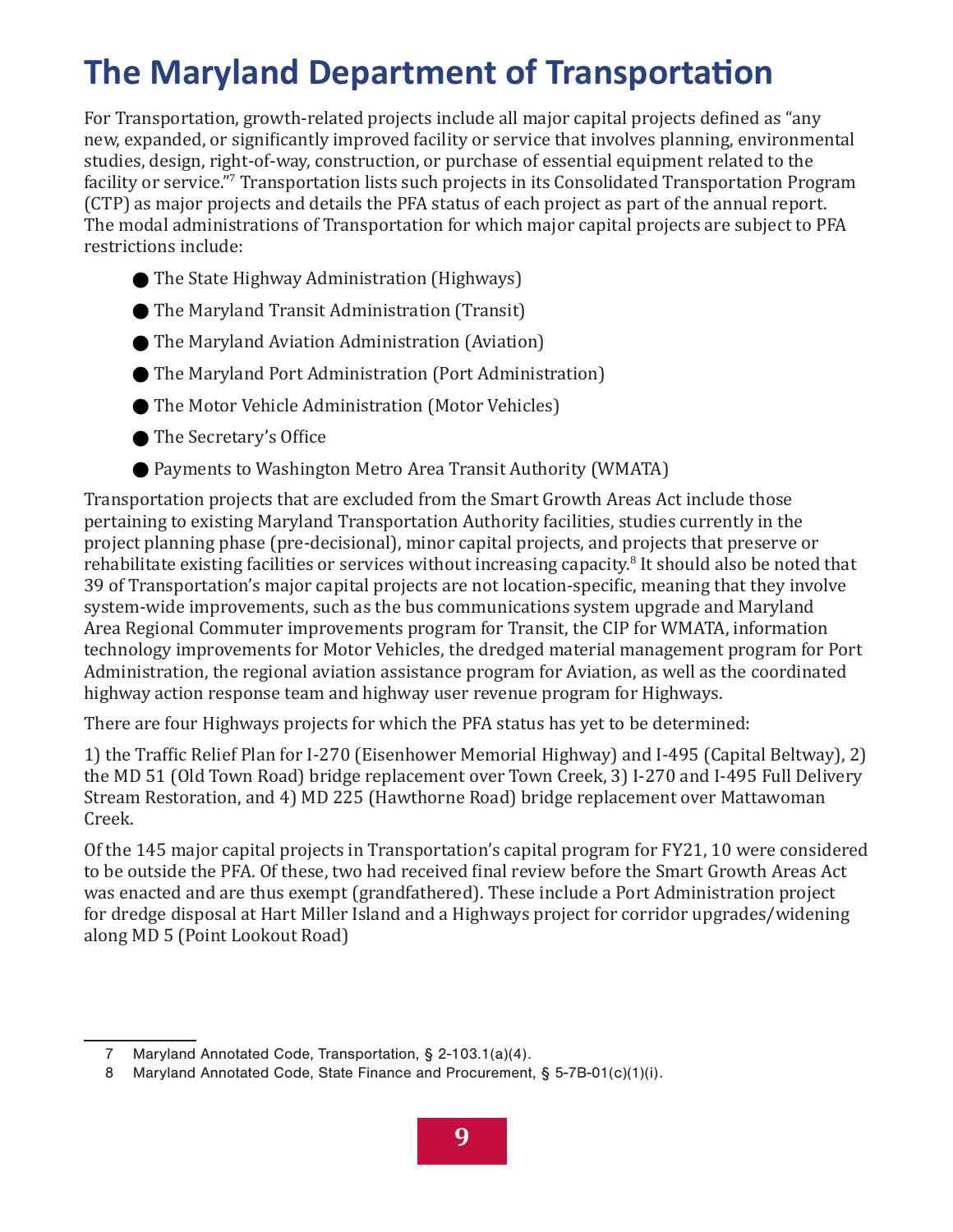Of the remaining projects outside of the PFA, six have been granted exceptions in compliance with statute. This category includes MD 200 (Intercounty Connector)<sup>9</sup>, safety and capacity improvements along MD 32 (Patuxent Freeway) in Howard County, the MD 97 (Georgia Avenue) bypass project in Brookeville, a slope failure project along MD 24 in Harford County, and two bridge replacement projects that were evaluated and shown to add no significant highway capacity. These include bridges on US 40 over the Little Gunpowder Falls/Big Gunpowder Falls, and MD 273 over Big Elk Creek.

Two dredge placement projects, the Mid-Chesapeake Bay Island Project and the Paul S. Sarbanes at Poplar Island Project, being prepared by the Port Administration are outside of the PFA boundary and will require an exception. These projects are for ecosystem restoration and reflect a beneficial use of dredged material.

| Program               | <b>Total</b>   | <b>Total</b><br><b>Funding</b> | <b>Projects</b><br>Inside<br><b>PFA</b> | <b>Funding</b><br><b>InsidePFA</b> <sup>8</sup> | <b>Projects</b><br><b>Outside</b><br><b>PFA</b> | <b>Funding</b><br><b>Outside</b><br><b>PFA</b> | <b>Not</b><br><b>Place</b><br><b>Specific</b><br><b>Projects</b> | <b>Not Place</b><br><b>Specific</b><br><b>Funding</b> |
|-----------------------|----------------|--------------------------------|-----------------------------------------|-------------------------------------------------|-------------------------------------------------|------------------------------------------------|------------------------------------------------------------------|-------------------------------------------------------|
| Highways              | 68             | \$351,007,947                  | 55                                      | \$83,408,843                                    | 7                                               | \$8,694,234                                    | 6                                                                | \$258,904,870                                         |
| Transit               | 41             | \$325,814,383                  | 21                                      | \$277,940,467                                   | $\theta$                                        | \$0                                            | 20                                                               | \$47,873,916                                          |
| Aviation              | 13             | \$14,554,653                   | 12                                      | \$11,914,632                                    | $\mathbf{0}$                                    | \$0                                            | $\mathbf{1}$                                                     | \$2,640,021                                           |
| Port Admin            | 14             | \$54,150,687                   | 8                                       | \$37,735,788                                    | 3                                               | \$10,788,310                                   | 3                                                                | \$5,626,589                                           |
| Motor<br>Vehicles     | $\overline{c}$ | \$13,683,381                   | $\Omega$                                | \$0                                             | $\theta$                                        | \$0                                            | 2                                                                | \$13,683,381                                          |
| Secretary's<br>Office | $\mathbf{1}$   | \$4,285,129                    | $\theta$                                | \$0                                             | $\theta$                                        | \$0                                            | 1                                                                | \$4,285,129                                           |
| <b>WMATA</b>          | 6              | \$242,814,000                  | $\mathbf{0}$                            | \$0                                             | $\mathbf{0}$                                    | \$0                                            | 6                                                                | \$242,814,000                                         |
| Total <sup>11</sup>   | 145            | \$1,006,310,180                | 96                                      | \$410,999,730                                   | 10                                              | \$19,482,544                                   | 39                                                               | \$575,827,906                                         |

#### **FY21 Maryland Department of Transportation Major Transportation Projects10**

<sup>9</sup> The MD 200 project is currently an Maryland Transportation Authority facility (supported by toll revenues). Due to the fact the project involved coordination through Maryland Department of Transportation's State Highway Administration in early phases, the project was evaluated and granted a PFA exception. Reporting on this project is included here for continuity.

<sup>10</sup> Reported figures show committed funding as reflected in MDOT's CTP. These figures present the best available approximation of actual fiscal year expenditures although final project figures may vary slightly..

<sup>11</sup> Note that beginning in FY15, MDOT was able to improve the accuracy of the spending report to more accurately portray year end invoicing for state-specific funding. As a result, figures for FY15 through FY21 may not be directly comparable with prior reporting periods in which federal and local funding sources were less clearly broken out.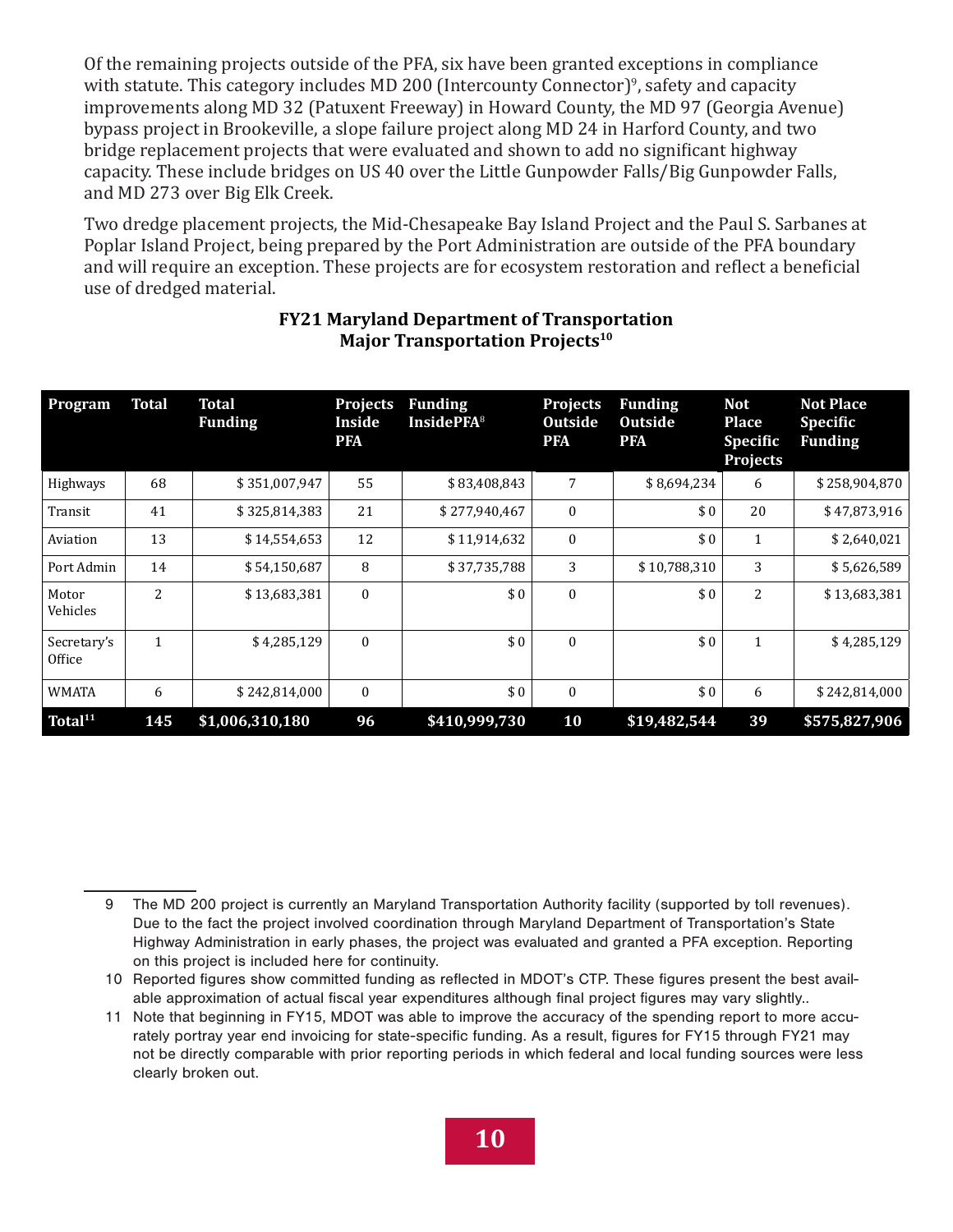# **Maryland Historical Trust Programs**

MHT, a division of Planning, limits certain programs related to the PFAs to further the goals of Smart Growth.

MHT gives preference to commercial applicants for the Historic Revitalization Tax Credit (HRTC), whose projects are located within PFAs. The program provides Maryland income tax credits equal to 20% of the qualified capital costs expended in the rehabilitation of a "certified heritage structure." Projects involving "certified historic structures" that are high-performance commercial buildings or have been approved to receive Low Income Housing Tax Credits may be eligible to receive a 25% credit. Projects in a Qualified Opportunity Zone may earn an additional 5% credit (Level 1) or 7.5% credit (Level 2).

| Program <sup>12</sup>           | <b>Total</b><br><b>Projects</b> | <b>Total</b><br><b>Funding</b> | <b>Projects</b><br><b>Inside PFA</b> | <b>Funding Inside</b><br><b>PFA</b> | <b>Projects</b><br><b>Outside</b><br><b>PFA</b> | <b>Funding Outside</b><br><b>PFA</b> |
|---------------------------------|---------------------------------|--------------------------------|--------------------------------------|-------------------------------------|-------------------------------------------------|--------------------------------------|
| <b>HRTC</b><br>Residential      | 135                             | \$1,148,330                    | 132                                  | \$1,133,304                         | 3                                               | \$15,026                             |
| <b>HRTC</b><br>Commercial       | 6                               | \$9,907,431                    | 5                                    | \$9,147,431                         | 1                                               | \$760,000                            |
| <b>HRTC Small</b><br>Commercial | 30                              | \$943,609                      | 30                                   | \$943,609                           | $\mathbf{0}$                                    | \$0                                  |
| <b>Total</b>                    | 171                             | \$11,999,370                   | 167                                  | \$11,224,344                        | 4                                               | \$775,026                            |

#### **Maryland Historical Trust FY21 Expenditures**

<sup>12</sup> Commercial, small commercial, and residential HRTC figures represent Part 2 approvals for FY21.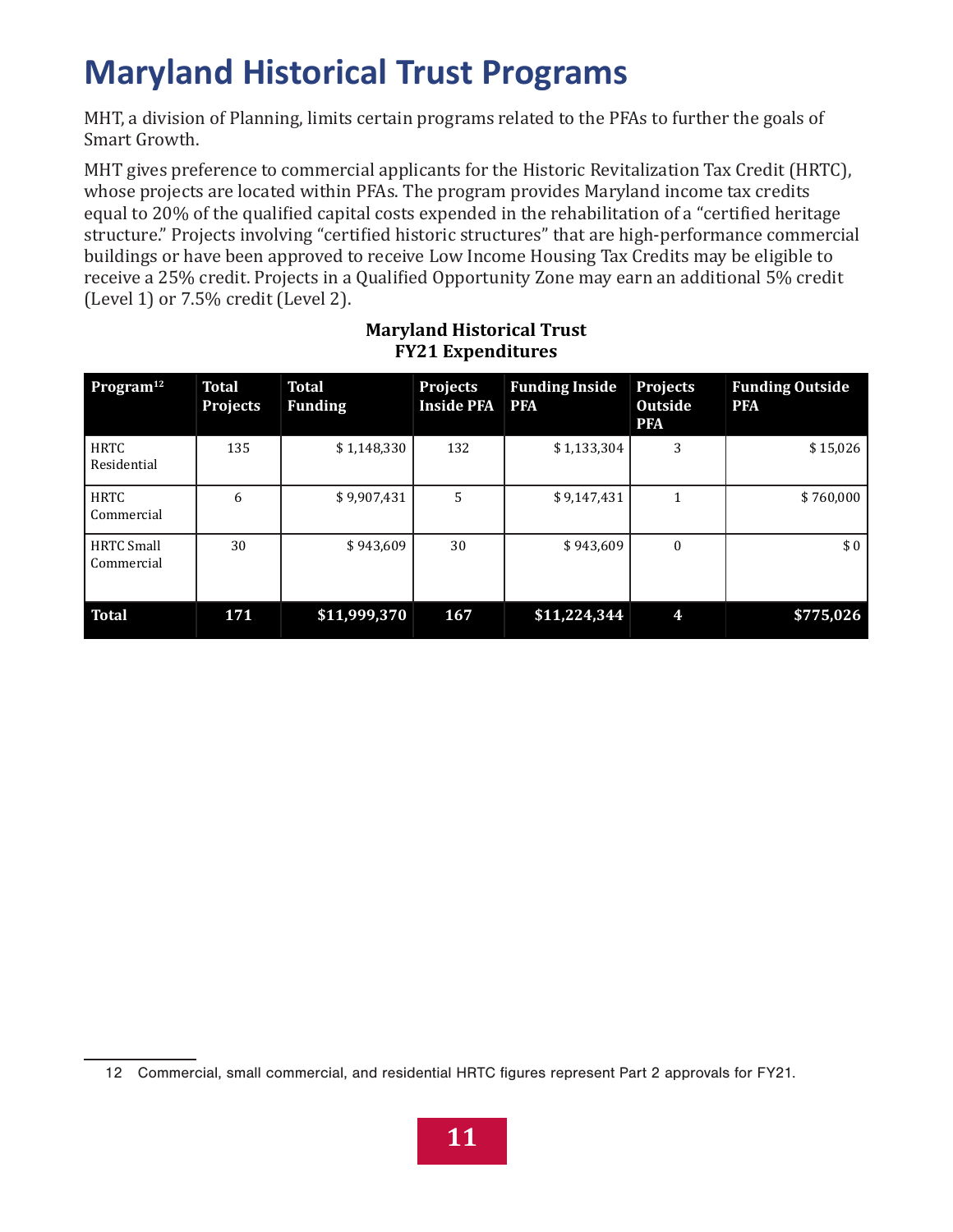### **Interagency Commission on School Construction**

While Maryland public schools are not required by statute to be located within PFAs, the Public School Construction Program (PSCP) follows COMAR guidelines for PFA spending. It is informative to identify the level of secondary school construction funding occurring inside and outside of PFAs to further the goals of Smart Growth.

Established in 1971 as an independent agency, the PSCP became staff to IAC as of June 1, 2018. IAC replaced the former Interagency Committee on School Construction, although the program remains the same. State school funding supports building replacements, renovations, additions, new construction, systemic renovations, and other improvements. While the cost to acquire land and to design and equip public schools is a local responsibility, state and local governments share public school construction costs.

The IAC considers several factors when evaluating proposed capital improvement projects, including how the projects align with local board of education priorities, state construction procedures and procurement practices, and state and local planning, and growth policies. School site approval is a prerequisite for planning approval and is valid for five years. Planning approval is required prior to funding approval for most major projects.

Information on expenditures for public school construction for major construction projects for FY21 and FY22 is shown on the chart below. Generally, the amount of major construction expenditures inside PFAs is far greater than outside. For FY22, 96% of the total funds for major construction projects were spent within PFAs. The number of requests for projects in and out of PFAs varies from year-to-year, and funding allocations on most major projects are carried out over several years.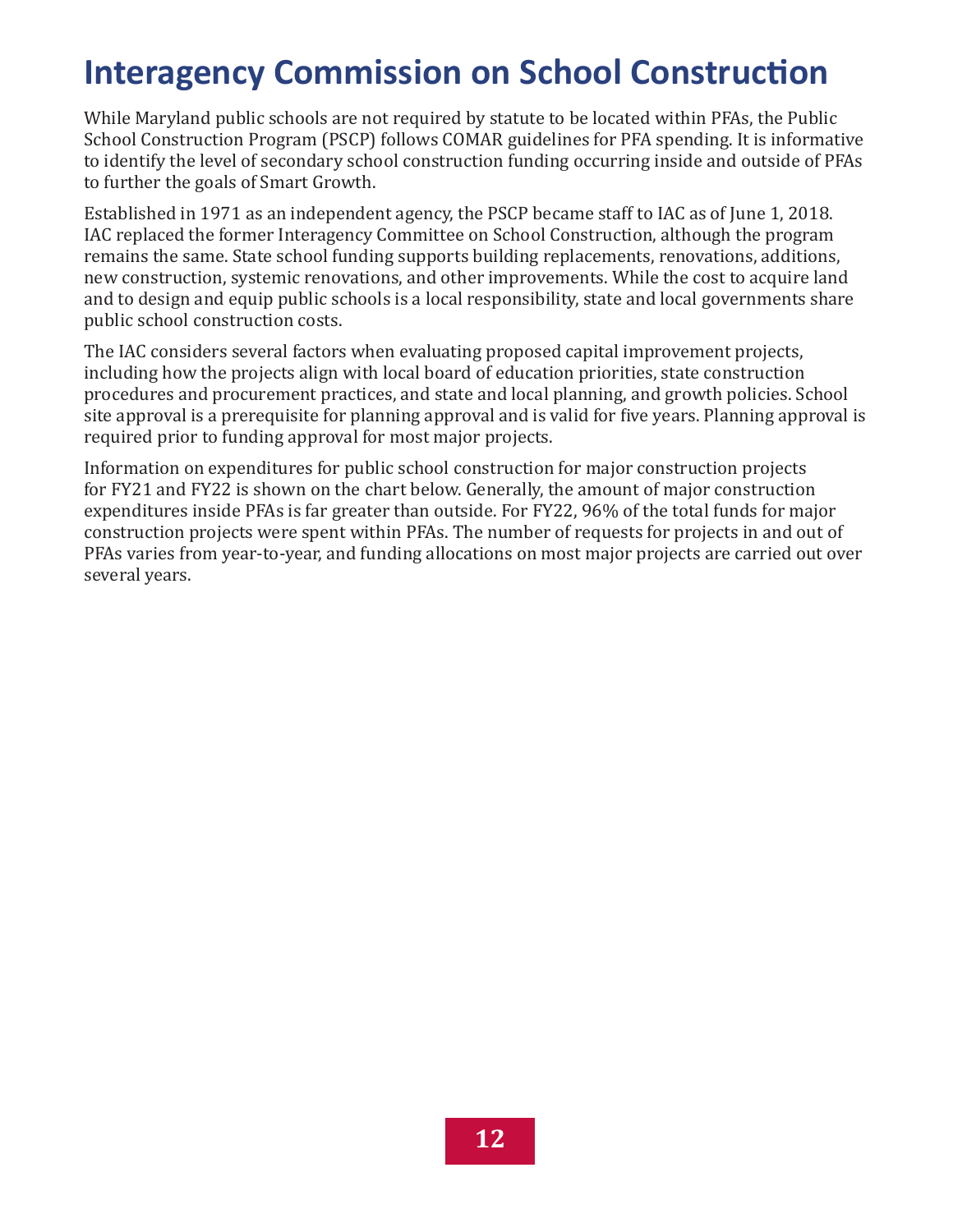#### **Public School Construction Program FY21 and FY22 Expenditures by Project Type**

| <b>Total Major Construction</b><br><b>Funding</b> | <b>Project Types</b>                                                 | <b>Funding</b><br><b>Inside PFA</b> | <b>Funding Outside PFA</b> |
|---------------------------------------------------|----------------------------------------------------------------------|-------------------------------------|----------------------------|
| FY21                                              |                                                                      |                                     |                            |
| \$295,811,295                                     | New                                                                  | \$63,427,000                        | \$9,501,000                |
|                                                   | Replacement                                                          | \$145,522,000                       | \$14,255,000               |
|                                                   | Renovation/Replacement Projects that do<br>not add capacity          | \$19,432,295                        | \$0                        |
|                                                   | Renovations/Additions/Replacement<br>Projects that increase capacity | \$43,674,000                        | \$0                        |
| <b>Total for FY21</b>                             |                                                                      | \$272,055,295                       | \$23,756,000               |
| <b>FY22</b>                                       |                                                                      |                                     |                            |
| \$262,262,200                                     | <b>New</b>                                                           | \$76,554,910                        | \$0                        |
|                                                   | Replacement                                                          | \$105,408,490                       | \$0                        |
|                                                   | Renovation/Replacement Projects that do<br>not add capacity          | \$1,958,000                         | \$10,539,000               |
|                                                   | Renovations/Additions/Replacement<br>Projects that increase capacity | \$47,297,849                        | \$0                        |
| <b>Total for FY22</b>                             |                                                                      | \$251,723,200                       | \$10,539,000               |

The figures represent the FY21 and FY22 allocation for major construction projects. Public School Construction Program figures listed above do not reflect total FY22 spending for Systemic Projects (\$107,144,519).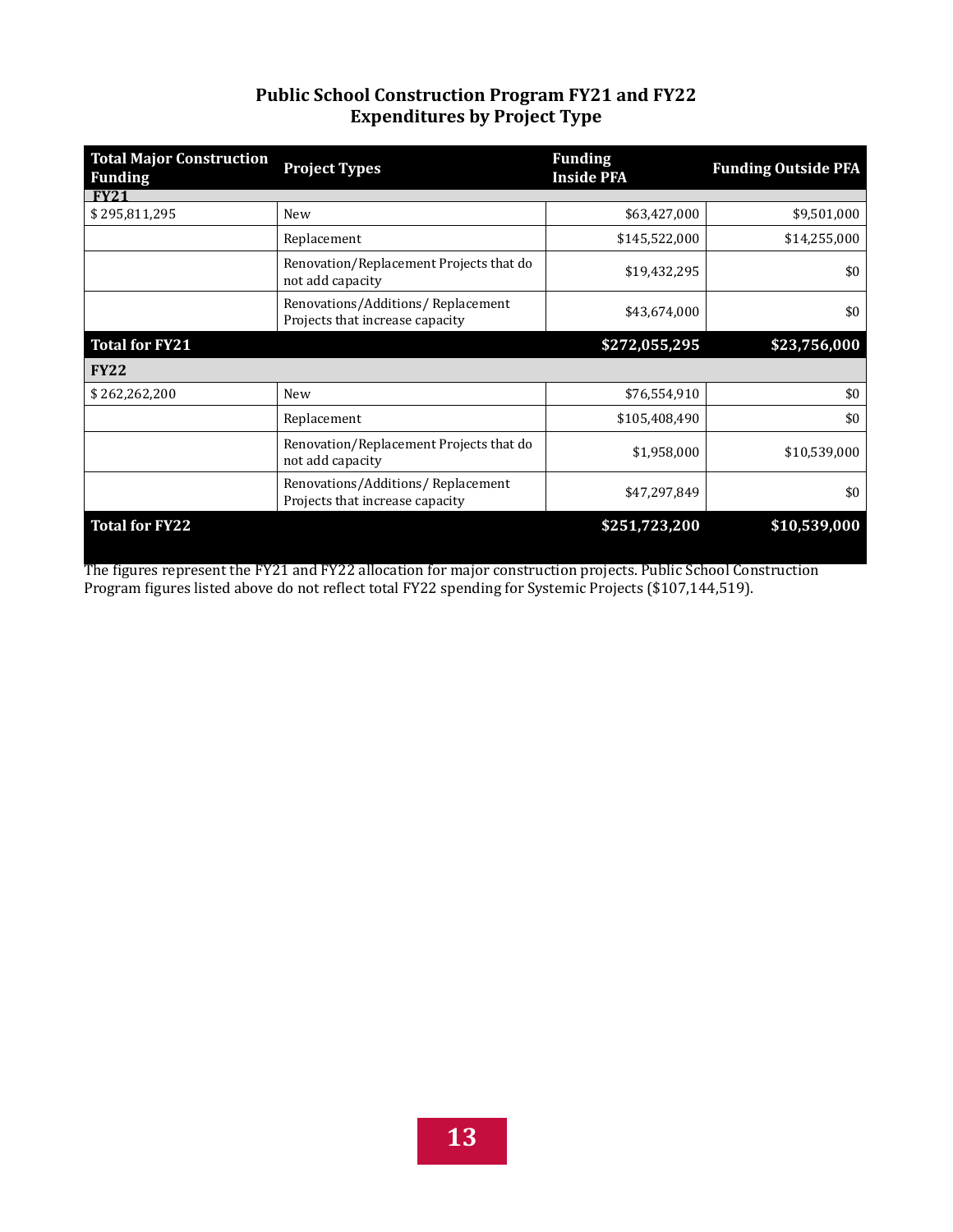# **Appendix A**

### **Exceptions to the PFA Law Approved by the Smart Growth Coordinating Committee**

The Smart Growth Areas Act allows for growth-related projects located outside the PFAs to receive state funding if: "it is required to protect public health or safety;" the project involves federal funds and "compliance with [the Smart Growth Areas Act] would conflict or be inconsistent with federal law;" or it is a "growth-related project related to a commercial or industrial activity, which, due to its operational or physical characteristics, shall be located away from other development."13 The Smart Growth Coordinating Committee(Coordinating Committee), the staff level working group of the Smart Growth Subcabinet, is tasked with approving exceptions based on these criteria.

In FY21, the Coordinating Committee approved five exceptions. PFA exception approval alone, however, does not ensure that projects will be funded. Specific details regarding the PFA exception approvals are as follows:

#### **August 2020 – Harbour View Area (Cecil County)**

Environment requested a PFA exception to allow state funding to be used to connect 12 residences to the public sewer system in the Harbour View area of Cecil County. The onsite septic systems are believed to be in high ground water and potential failure could occur; furthermore, given the small size of the lots, the replacement of the onsite septic system would not meet state standards. The July 22, 2020 letter from the Cecil County Health Department indicated their support for the 12 residential sewer connections to address this public health concern. This project would allow the residences to connect to the existing public sewer collection system. The PFA exception was granted with the condition that no additional state-funded residential sewer connections take place in the Harbour View area without receiving a PFA exception.

| <b>Agency Submitting Request</b> | Environment                                                                                                                                                                          |
|----------------------------------|--------------------------------------------------------------------------------------------------------------------------------------------------------------------------------------|
| <b>Grounds for Exception</b>     | Public health or safety                                                                                                                                                              |
| <b>Funding</b>                   | Bay Restoration Fund (BRF) – Septic Connections<br>Program, 12 BRF Connections – up to \$20,000 per<br>existing property or actual cost whichever is lower;<br>maximum of $$240,000$ |

<sup>13</sup> Maryland Annotated Code, State Finance and Procurement Article, § 5-7B-06(a)(3).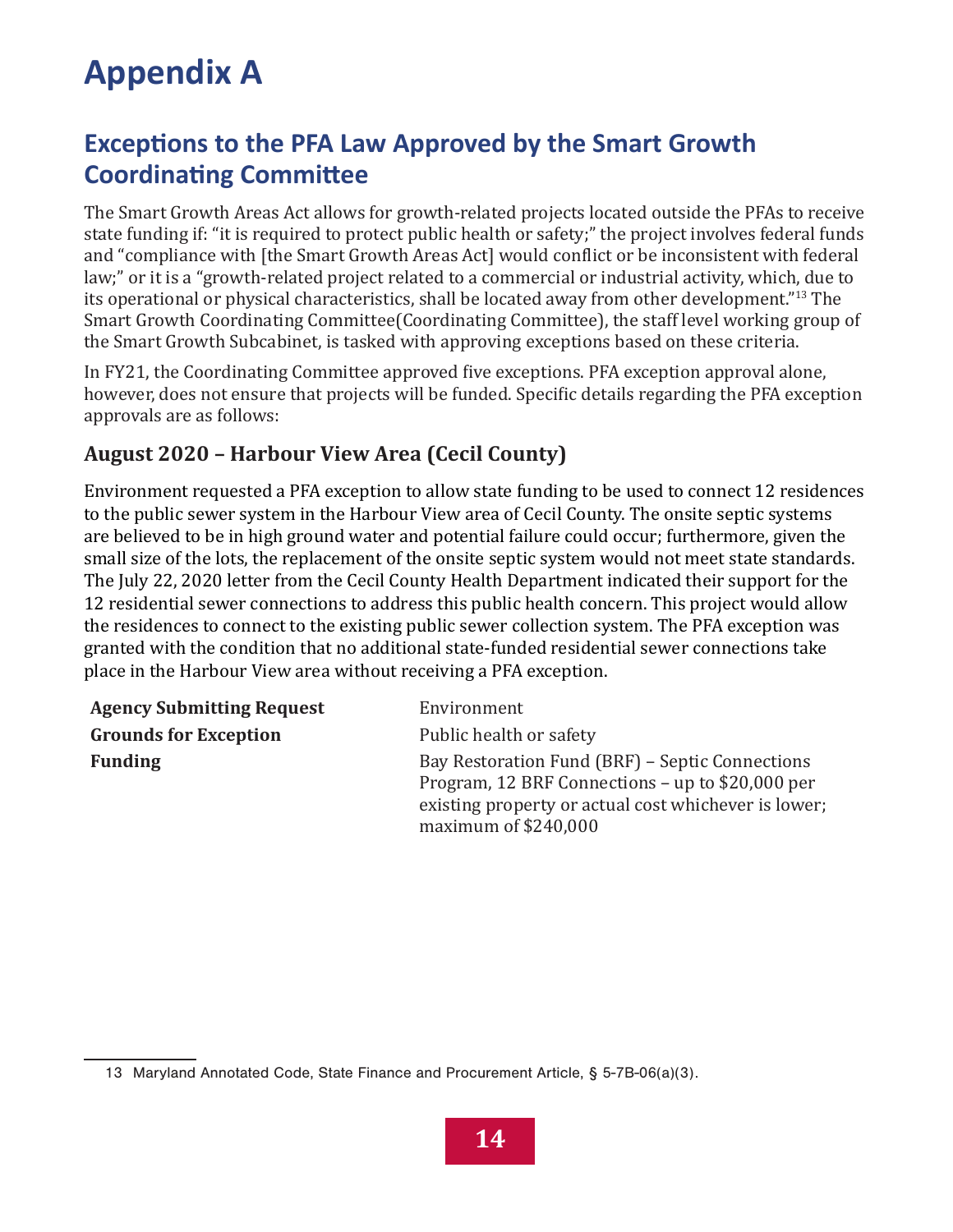#### **August 2020 – Benton's Pleasure Subdivision (Queen Anne's County)**

Environment requested a PFA exception to allow state funding to connect 26 properties to public sewer in the Benton's Pleasure Subdivision of Queen Anne's County. Benton's Pleasure Subdivision was platted in 1947. Many of the older homes in the subdivision are already connected to the public sewer system; however, the remaining 26 lots with housing units rely on on-site septic disposal systems. The existing sewer collection system provides these lots easy access to nearby sanitary sewer mains. According to the Queen Anne's County Health Department letter dated June 3, 2020, the existing septic systems do not have adequate separation between the drain field trench and groundwater, and there is no treatment by filtering wastewater through soil before it goes into ground water; therefore, the wastewater and associated nitrogen is discharging directly into groundwater, which is a regulatory failure of the system. Also, because this area is in a sewer service area, once the septic system fails the property must connect to the sewer system. The PFA exception was granted with the condition that no additional state-funded residential sewer connections take place in the Benton's Pleasure Subdivision without receiving a PFA exception.

| <b>Agency Submitting Request</b> | Environment                                                                                                                                               |
|----------------------------------|-----------------------------------------------------------------------------------------------------------------------------------------------------------|
| <b>Grounds for Exception</b>     | Public health or safety                                                                                                                                   |
| <b>Funding</b>                   | BRF – Septic Connections Program, 26 BRF Connections<br>- up to \$20,000 per existing property or actual cost<br>whichever is lower; maximum of \$520,000 |

#### **October 2020 – South Overlea Drive Area (Montgomery County)**

Environment requested a PFA exception to allow state funding to connect 16 residences to the public sewer system in the South Overlea Drive area of Montgomery County. This project involves connecting the 16 existing residences with onsite septic systems to the public sewer system, which was designated a special sewer service area by Montgomery County Council in July 2017 under Resolution No. 18-888. The designation resulted from a septic system survey conducted by the county's Departments of Environmental Protection and Permitting Services at the request of nine property owners. The majority of properties studied either would not meet standards for septic system replacement (e.g., soils that do not perc, no remaining areas for replacement fields) or face other barriers (e.g., removal of forested area, proximity to streams or wells) that would likely prohibit septic system replacement. The PFA exception was granted for the South Overlea Drive due to the necessity to protect public health or safety.

| <b>Agency Submitting Request</b> | Environment                                                                                                                                               |
|----------------------------------|-----------------------------------------------------------------------------------------------------------------------------------------------------------|
| <b>Grounds for Exception</b>     | Public health or safety                                                                                                                                   |
| <b>Funding</b>                   | BRF – Septic Connections Program, 16 BRF Connections<br>- up to \$20,000 per existing property or actual cost<br>whichever is lower; maximum of \$320,000 |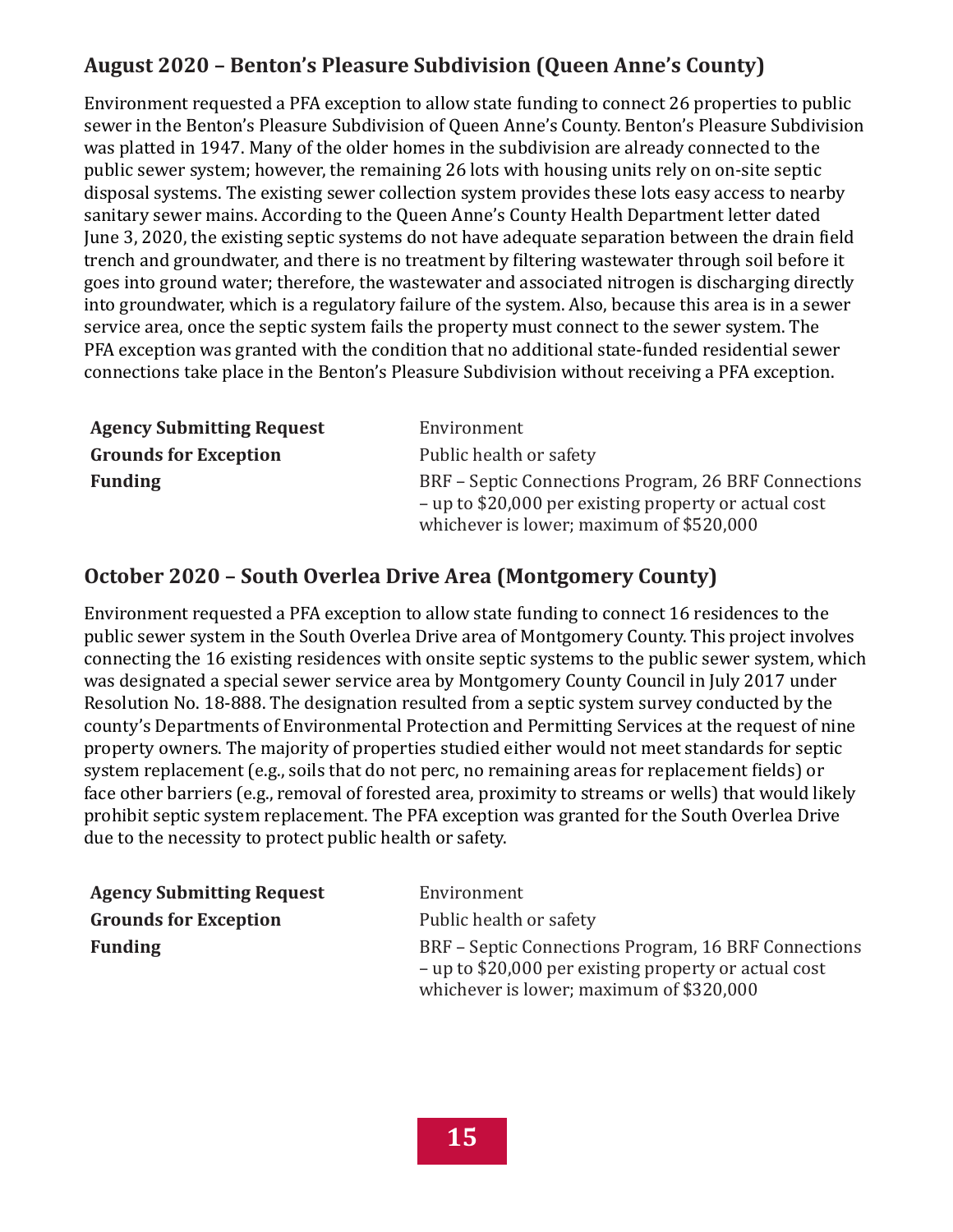#### **October 2020 – St. Clements Shore (St. Mary's County)**

Environment requested a PFA exception to allow state funding to connect 140 existing residential properties to the public sewer system in the St. Clements Shore area of St. Mary's County. This project involves connecting 140 existing residences to public sewer, which either have failing onsite septic systems or the onsite septic system is anticipated to fail in the future due to this area having high ground water and poorly drained soils, as well as the size of lots being too small to accommodate a replacement septic system. The project is in the Compton community of St. Mary's County, near Leonardtown, and involves the subdivisions of Saint Clement Shores, St. Clement Woods, Society Hills, and Foxview Estates. These subdivisions date from the 1920s for Saint Clement Shores (platted in 1926) to the late 1980s for Foxview Estates. The sewer collection system already serves existing homes in these neighborhoods, but there are scattered single family dwellings still with onsite septic systems. The PFA exception request is to connect the remaining 140 existing dwelling units, using the BRF, to the existing public sewer with no anticipated expansion of the service area. The PFA exception was granted for the St. Clements Shore area 140 residential sewer connections due to the necessity to protect public health or safety.

| <b>Agency Submitting Request</b> | Environment                                                                                                                                                   |
|----------------------------------|---------------------------------------------------------------------------------------------------------------------------------------------------------------|
| <b>Grounds for Exception</b>     | Public health or safety                                                                                                                                       |
| <b>Funding</b>                   | BRF – Septic Connections Program, 140 BRF<br>Connections – up to $$20,000$ per existing property or<br>actual cost whichever is lower; maximum of \$2,400,000 |

#### **January 2021 – Five Edgemere Properties (Baltimore County)**

Environment requested a PFA exception to allow state funding to connect five properties (four residential properties and one business) with failing onsite septic systems to the public sewer system in the Edgemere community at the intersection of North Point Road and Millers Island Road in Baltimore County.

The Baltimore County Department of Environmental Protection and Sustainability (EPS) reported in its Dec. 15, 2020 letter, "The results of our investigation indicate overwhelming evidence that there are problems with sewage disposal at all of the improved properties currently in use. Consequently, EPS is recommending extension of sanitary sewer as a Health Project to serve all five improved properties."

The PFA exception for the five properties was granted with the conditions – that a maximum of five equivalent dwelling units of sewer service be allocated to the five properties as specified in the MDE-provided list of developed properties, and that Baltimore County amend its Master Water and Sewer Plan to indicate the planned sewer service for these properties.

| <b>Agency Submitting Request</b> | Environment                                                                                                                                                                        |
|----------------------------------|------------------------------------------------------------------------------------------------------------------------------------------------------------------------------------|
| <b>Grounds for Exception</b>     | Public health or safety                                                                                                                                                            |
| <b>Funding</b>                   | BRF – Septic Connections Program, up to \$20,000 for<br>four residential connections and \$10,000 for the one<br>business; \$90,000 max total or actual cost whichever is<br>lower |

**16**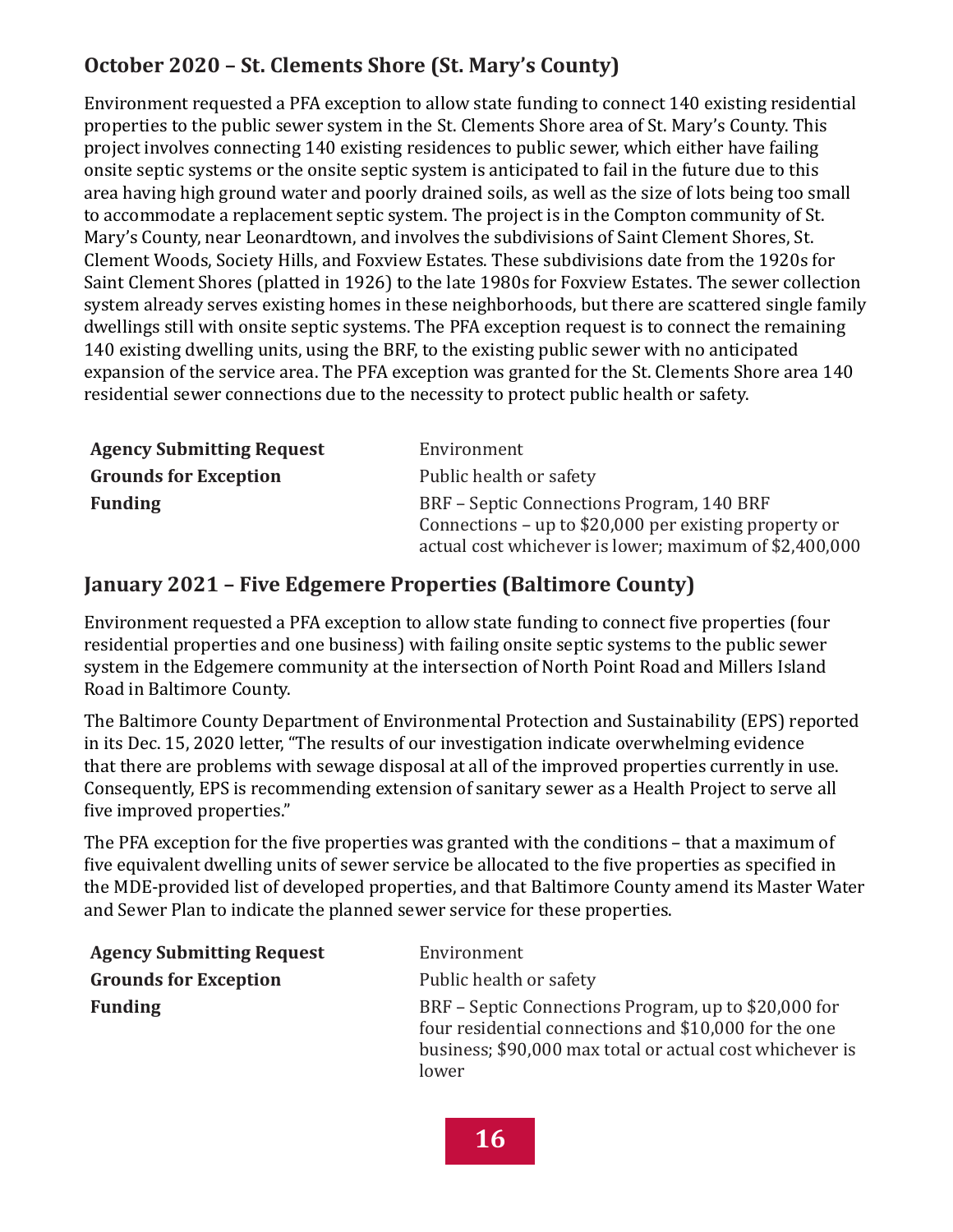# **Appendix B**

### **Exceptions to the PFA Law Approved by the Board of Public Works in FY21**

BPW may grant an exception if it determines that "extraordinary circumstances" exist, e.g., "the failure to fund the project in question creates an extreme inequity, hardship, or disadvantage that clearly outweighs the benefits from locating a project in a priority funding area" or it is a Transportation project that either maintains the existing system, serves to connect two PFAs, has as its sole purpose of providing control of access on existing highway or "due to its operational or physical characteristics, must be located away from other development."<sup>14</sup>

In FY21, there were no projects submitted to BPW for exceptions to the Smart Growth Areas Act.

<sup>14</sup> Maryland Annotated Code, State Finance and Procurement Article, § 5-7B-05(a)(3)(iv).

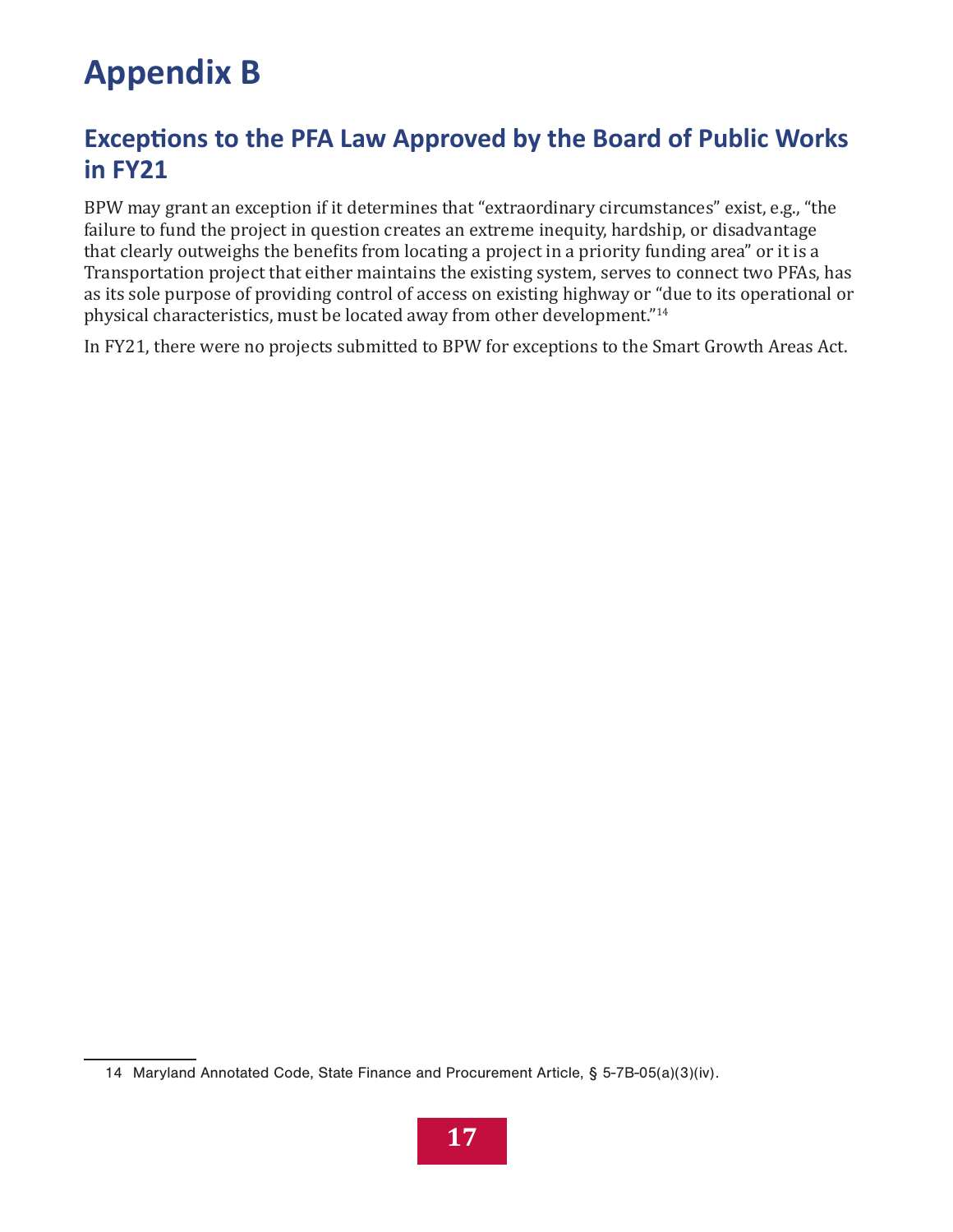## **Appendix C**

### **Listing of Programs and Policies Reviewed and Changed To Ensure Compliance with the State's Smart Growth Policy in FY21**

The Subcabinet, through its Coordinating Committee, meets monthly to discuss opportunities for state agencies to collaborate and improve the effectiveness of Maryland's policy.15 In FY21, no specific programs or policies were identified that required review and change to ensure compliance with the state's policy.

<sup>15</sup> Maryland Annotated Code, State Government Article § 9-1406.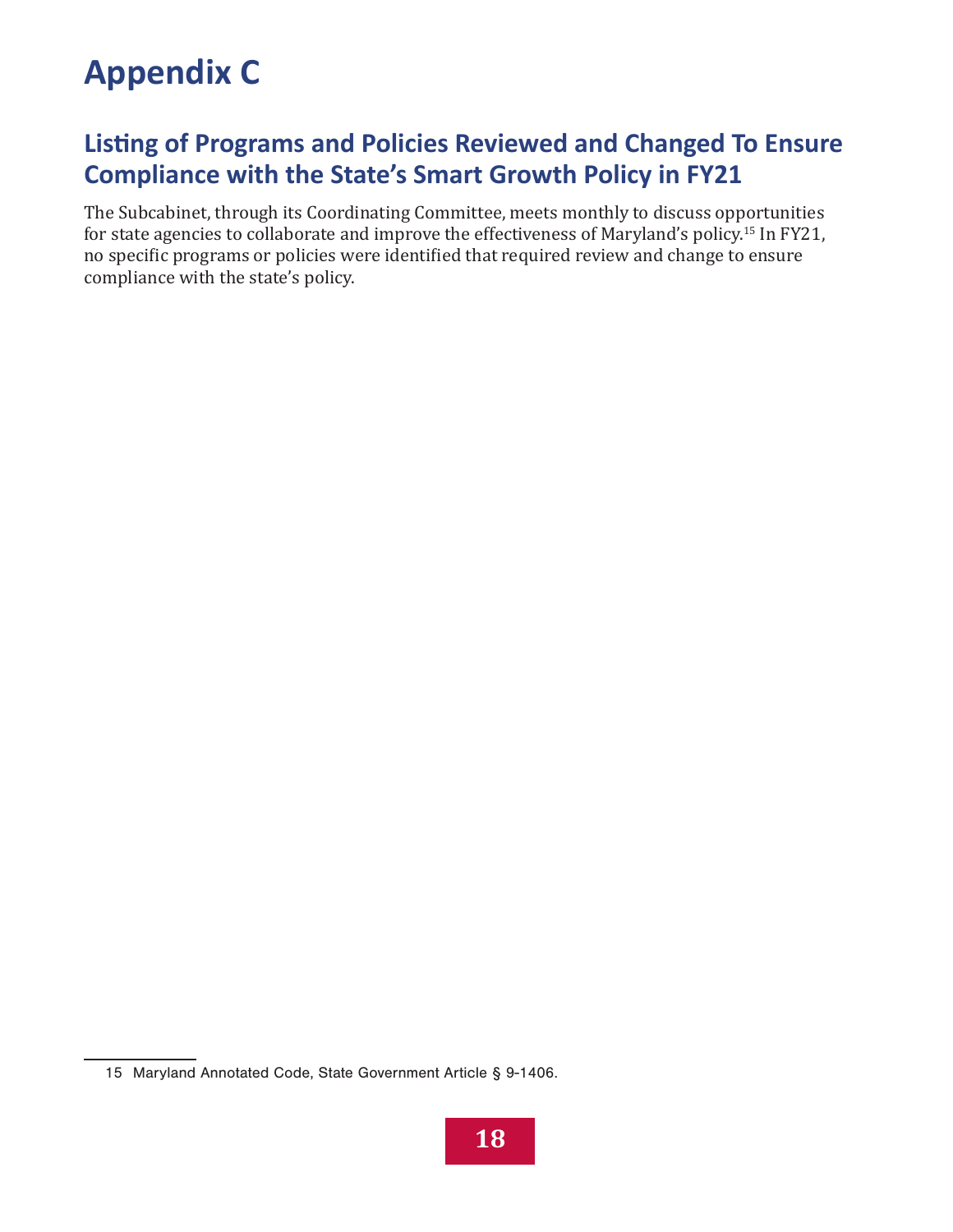### **Appendix D**

#### **List of Projects or Programs Approved and Funded Under Chapter 759, § 2 of the Acts of 1997 in FY21<sup>16</sup>**

Chapter 759, § 2 of the Acts of 1997 stipulates that the law shall not apply to any project or program for which:

- (a) Approval has been granted or a commitment made before Oct. 1, 1998;
- (b) A valid permit has been issued;
- (c) A commitment for a grant, loan, loan guarantee, or insurance for a capital project has been granted;
- (d) Final review under the National Environmental Policy Act or the Maryland Environmental Policy Act is completed by Oct. 1, 1998;
- (e) Final review through the State Clearinghouse for Intergovernmental Assistance is completed by Jan. 1, 1999; or
- (f) An appropriation has been included by Oct. 1, 1998 in the development and evaluation portion of the Consolidated Transportation Program.

In FY21, Transportation reported that two projects had received final review before the Smart Growth Areas Act was enacted and are thus exempt. These include a Port Administration project for dredge disposal at Hart Miller Island and the Highways project for construction of corridor upgrades/widening along MD 5 (Point Lookout Road). Other than Transportation's projects, no other projects or programs were approved and funded under Chapter 759, § 2 of the Acts of 1997.

<sup>16</sup> Maryland Annotated Code, State Government Article § 9-1406(i)(5).